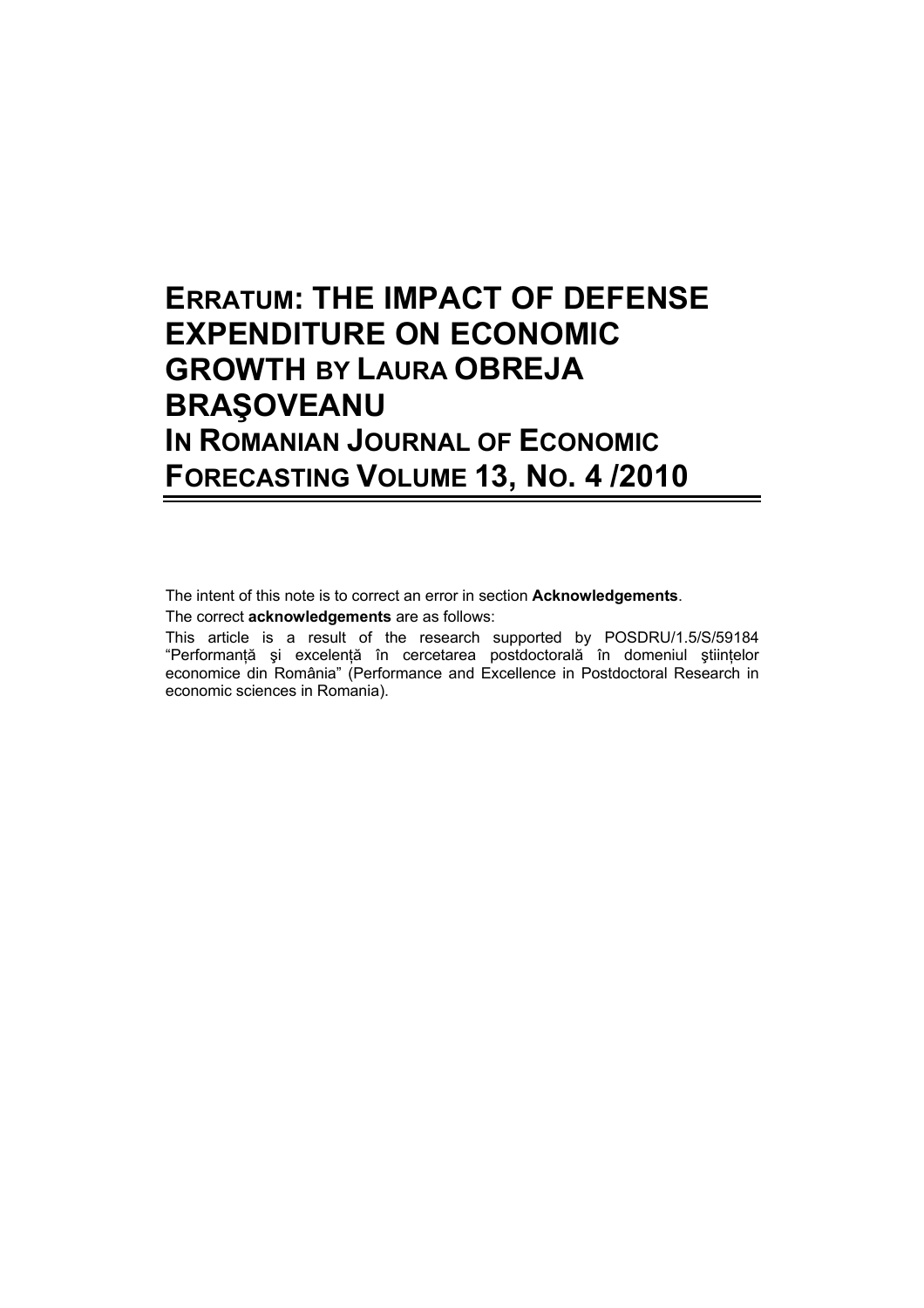# **THE IMPACT OF DEFENSE EXPENDITURE ON ECONOMIC GROWTH** 11.

### Laura OBREJA BRASOVEANU<sup>1</sup>

### **Abstract**

*The goal of this paper is to analyze the relationship between defense expenditures and economic growth in Romania, trying to find out the existence, direction and intensity of this connection. The methods which I used are cluster analysis, quintile analysis, regression technique and Granger causality. The results suggest that in Romania there is a negative correlation. A potential cause of the negative effect of defense expenditures on economic growth in Romania is the high proportion of the spending on equipment and other operational spending. Also I have considered the implications of the budgetary restriction – the limited resources might be given priority for other programs.* 

**Keywords:** fiscal policy, public expenditures, defense expenditures, economic growth, budget constraint

**JEL Classification**: E62, H41, H56, H6

*Research questions: Is defense expenditure related to economic growth? If it is, what are the sign and direction of the correlation between defense expenditure and economic growth? Does the structure of defense expenditure matter?* 

### **1. Introduction**

For policy purposes, it is very important to determine the channels by which defense expenditures influence the economic growth process. For the policy makers, the impact of defense expenditures on economic development, which can be positive or negative, can have different implications with respect to what strategy to apply to stimulate economic growth.

A positive relationship between defense expenditures and growth ("guns and butter") and the direction of causation that runs from defense expenditures to economic

<sup>1</sup> University of Economic Studies, Bucharest, Finance Department, e-mail: laura\_obreja@yahoo.com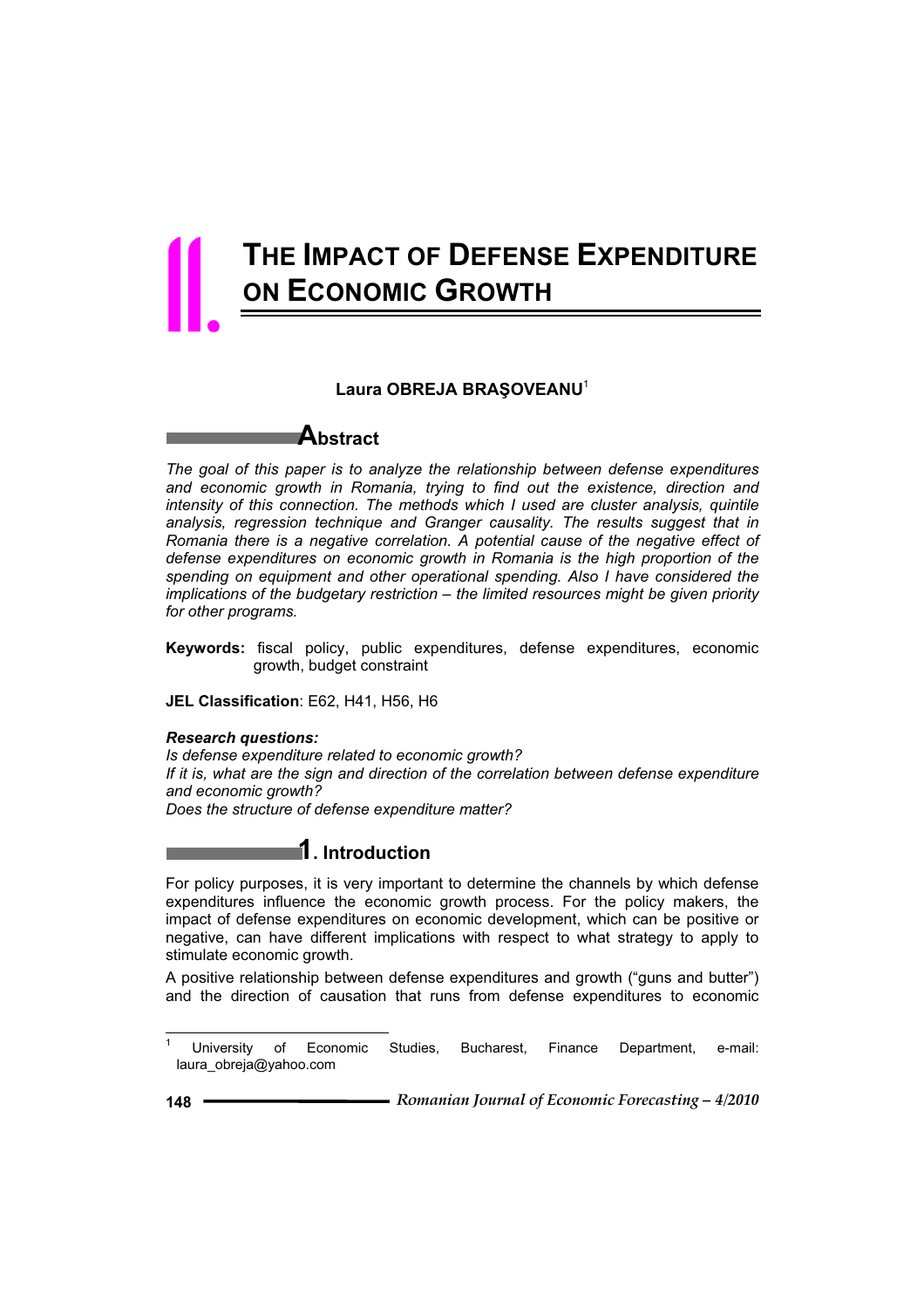growth implies that defense expenditures stimulate economic growth. This relationship may be explained, especially in the less developed countries, by the fact that defense expenditures have benefic effects on economic growth, by engaging in research and development, providing technical skills, educational training and generating an infrastructure necessary for economic development.

A negative relationship between defense expenditures and growth ("guns or butter") and the direction of causation that runs from defense expenditures to economic growth implies that defense expenditures crowd-out private investment, by distorting resource allocation and diverting resources from productive activities.

The goal of this paper is to analyze the relationship between defense expenditures and economic growth in Romania, trying to find out the existence, direction and intensity of this connection.

The paper is structured as follows: in the second section which contains the theoretical background for the impact of defense expenditure on economic growth, I deliver the possible explanations for defense expenditures and I analyze the arguments that sustain a positive/negative correlation between defense expenditures and economic growth. The third section contains a listing of the empirical studies that sustain a positive/negative/no correlation between defense expenditures and economic growth. There are also tests of this correlation for Romania in the period 1990-2007, using quintile analysis, regression technique and Granger causality. The last section concludes.

### **2. The impact of defense expenditure on economic growth – Theoretical background**

There is a large literature on this issue, but the most frequently approaches are in the context of "guns or butter" vs. "guns and butter". The impact of defense expenditure on growth might be dependent on the threats posed by foreign countries and other external forces – threats without defense expenditure would reduce growth, defense expenditure without threats would reduce growth, while defense expenditure in the presence of sufficiently large threats increases growth.

What causes a country's investment in defense expenditures to vary? What are the motivations behind a state's decision to raise spending on defense? If a state decides to raise defense expenditure, there will be an impact on economic growth?

These issues are addressed in the context of a state's broader foreign policy goals, and the explanation of the defense expenditures is based on the following hypotheses<sup>2</sup>:

• Hypothesis 1 (Ambition) - states are ambitious and economic growth produces forward-looking foreign policies and thus greater military expenditures; as a consequence, a state's military spending varies with its economic power

Ambition hypothesis contends that military expenditures are both directly and indirectly a positive function of economic growth; it is based on five assumptions about

*Romanian Journal of Economic Forecasting – 4/2010* **149**

*<sup>2</sup> Castillo, J., Lowell, J., Tellis, A., Munoz, J., Zycher, B.,* Military Expenditures and Economic Growth*, RAND, 2001.*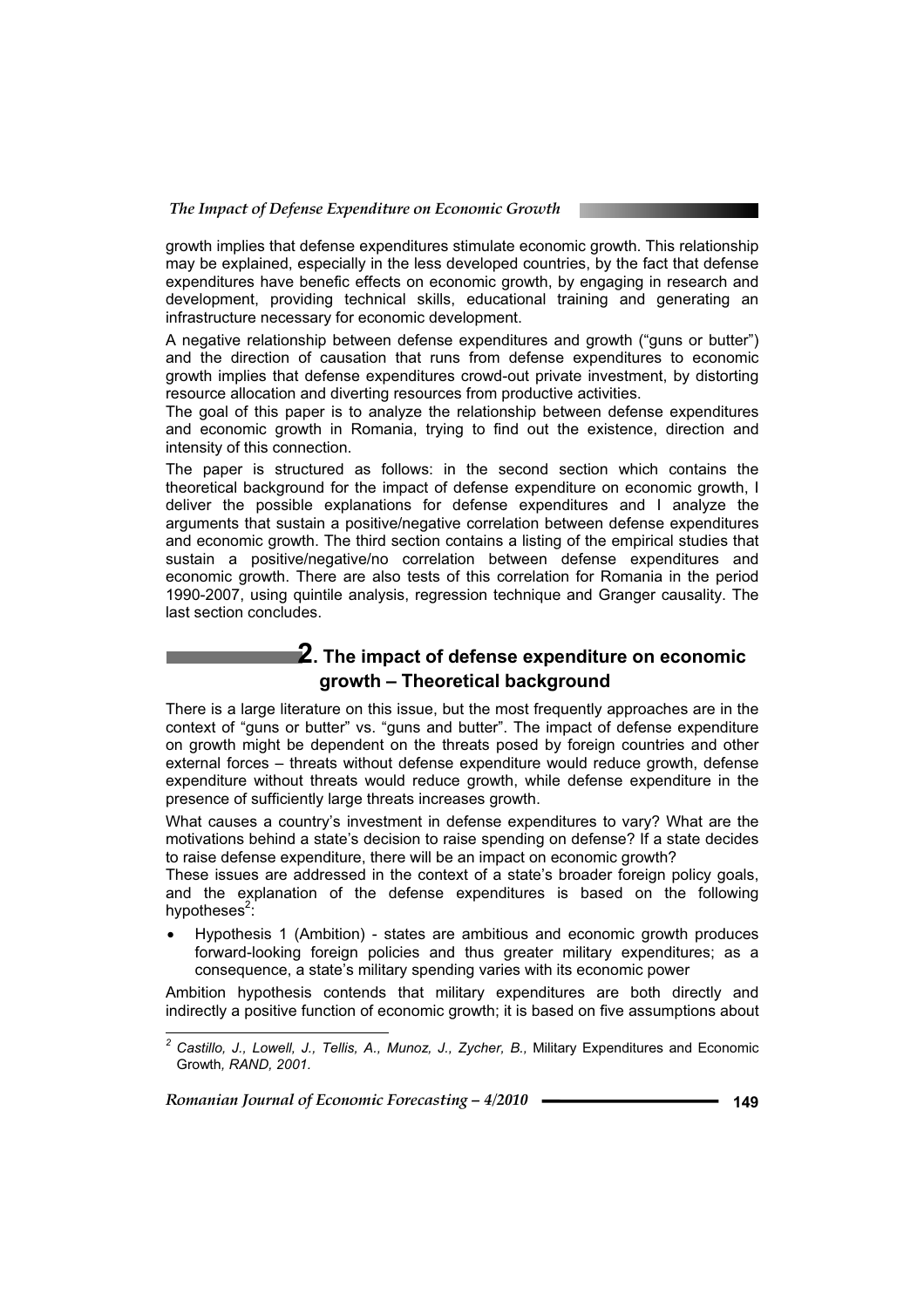international politics: (a) the international system lacks a central authority to arbitrate disputes among states; (b) states cannot discern the intensions of other states with any amount of certainty; (c) all states possess some form of military capabilities giving them the ability to inflict harm on their neighbors; (d) the pursuit of additional economic and military power represents the highest goal of states; (e) a state's wealth shapes its foreign policy objectives.

• Hypothesis 2 (Fear) - states are fearful and they increase their military expenditures in response to threats

Fear hypothesis contends that military expenditures are a function of a state's insecurity. It is based on the following assumptions: (a) the international system lacks a central authority to arbitrate disputes among states; (b) states cannot discern the intensions of other states with any amount of certainty; (c) all states possess some form of military capabilities giving them the ability to inflict harm on their neighbors; (d) a state's foreign policy is not driven by the lust for power, but instead is motivated by a search for survival

In order to determine whether their neighbors are threatening, states look at the following indicators<sup>3</sup>: the aggregate economic and military capabilities of other states, geography, the threat-defense balance, perception of aggressive intentions.

Hypothesis 3 (Legitimacy) - states use aggressive foreign policies and high levels of military expenditures to deflect domestic troubles

Legitimacy hypothesis contends that government leaders use foreign policy to deflect problems at home; when governments perceive a potential loss to their legitimacy, they will implement an expansionist foreign policy and increase military expenditures. It is based on the following assumptions: (a) the foremost goal of governments is maintaining their political power; (b) a state's interest group attempt to alter foreign policy to their advantage; (c) policymakers consider both domestic and international threats to their security when deciding on an appropriate foreign policy.

In order to determine the important channels through which public revenues and expenditures, including defense expenditures, may affect economic growth, we consider the production function:

 $Y_t = F(A_t \cdot K_t, B_t \cdot L_t)$ , where:  $K_t$  =capital,  $L_t$  =labor,  $A_t$  = technical progress, measuring the quality of capital,  $B_t =$  function (of educational level, health, nutrition, security), measuring the quality of labor.

The channels of influencing the economic growth consist of policies that increase capital per labor, increase the productivity (quality) of capital and labor. In order to stimulate the economic growth by means of the fiscal policy, the state has more instruments<sup>4</sup>: (a) financing of direct investments, which the private sector would not provide in adequate quantities; (b) efficient supply of certain public services which are necessary to ensure the basic conditions to display the economic activity and the long-term investments; (c) financing of public activities so as to minimize the

<sup>&</sup>lt;sup>3</sup> Walt, S., The Origins of Alliances, Ithaca, NY, Cornell University Press, 1987.<br><sup>4</sup> Eer mare details, ass Ohraja Pressuesnu, L. (2007) Importul politicii fiscala

<sup>&</sup>lt;sup>4</sup> For more details, see Obreja Brașoveanu, L. (2007) Impactul politicii fiscale asupra creșterii economice*, Editura ASE, Bucureúti.*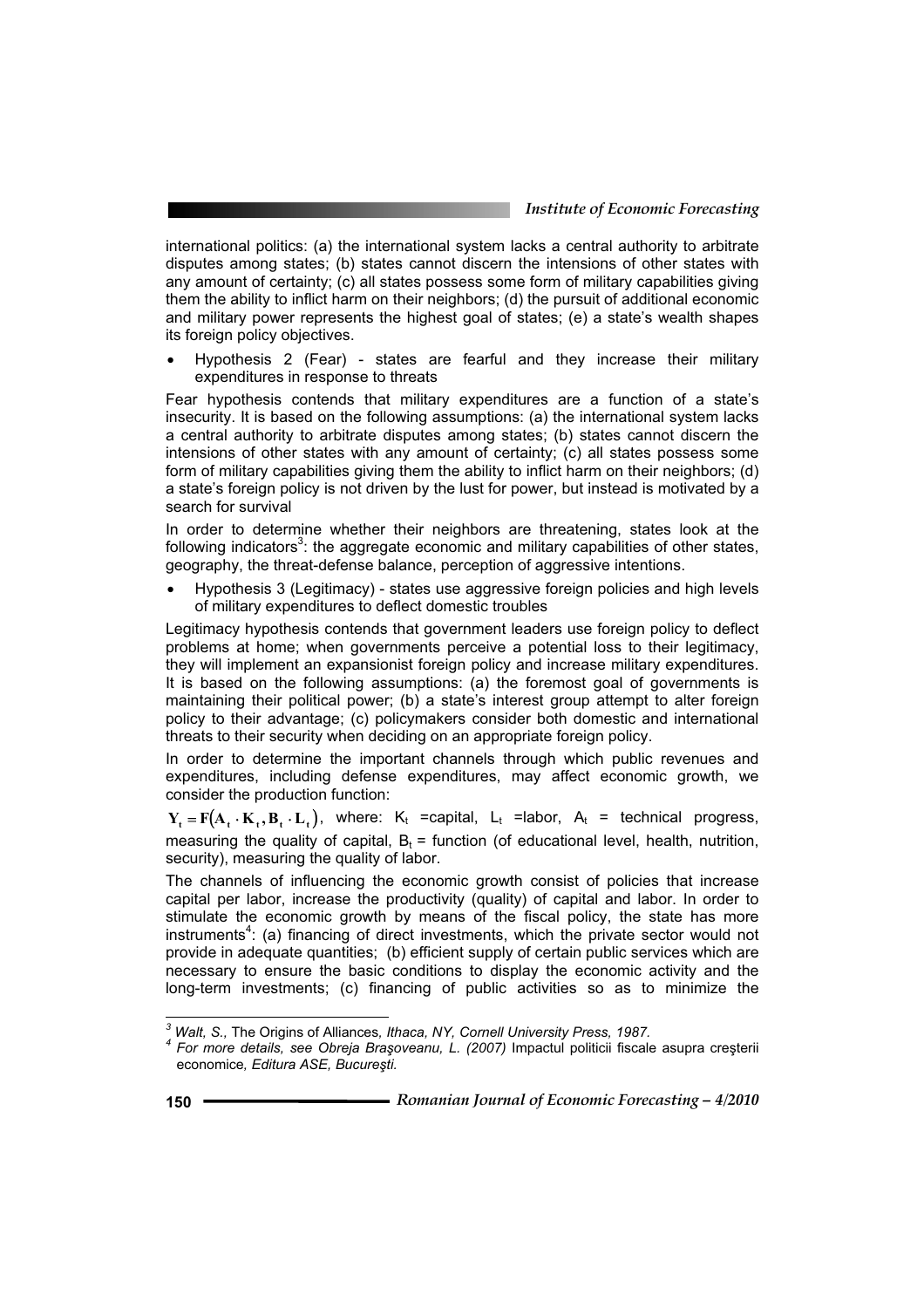distortions to come up with the decisions to spend and invest properly in the private sector.

The channels of fiscal policy's influence on economic growth are: increase the labor's productivity (state invest in capital and labor only when it completes private sector's activities, situation that is necessary because of the externality or market imperfections), increase the capital's productivity (state might offer social and economic infrastructure that facilitate private sector's activity), increase the quantity of labor and capital factors (state might finance the public activities in a way that minimize the possible distortions over the demand or supply of capital and labor).

Theoretical background offers arguments for both positive and negative relationship between defense expenditures and economic growth. Arguments that sustain a *positive correlation* between defense expenditures and economic growth ("guns and butter" approach) are**:**

### x **Research and development in the defense sector**

Research and developments in defense sector may have positive effects through externalities on the civilian part of economy. Defense spending may create social infrastructure and other forms of public goods. Military research and defense expenditures may also create technological innovations with broader applicability, enhancing economic growth.

In the less developing countries, military may help in creating a socioeconomic structure conducive to growth<sup>5</sup>; military may engage in research and development, provide technical skills, educational training and create an infrastructure necessary for economic development.

### **Security**

Defense spending can generate economic benefits because it provides security which promotes a stable business environment, a necessary condition for encouraging foreign investment. It also enforces the property rights and market dynamics that produce growth in a global capitalist system.

Considering that defense expenditures increase security, it may stimulate economic growth. Adam Smith noted that the first two duties of the state were 'that of protecting the society from the violence and invasion of other independent societies….that of protecting, as far as possible, every member of society from the injustice or oppression of every member of it'. In many poor countries, war, corruption  $6$  and lack of security are major obstacles to development.

### x **Demand**

 $\overline{a}$ 

The effect is positive through an expansion of aggregate demand (Keynesian effect), the increased demand leads to an increase of utilization of the idle capital, higher

*<sup>5</sup> Deger, S. (1986)* Military Expenditure in Third World Countries*, London: Routledge and Kegan*  Paul

For an empirical study for Romania concerning the effects of investments and corruption on economic growth, see Semenescu, A., Cataramă, D., Pele, D., Dragotă, V., Obreja Brasoveanu, L. (2008) and Dragotă, V., Obreja Brasoveanu, L., Semenescu, A. (2008).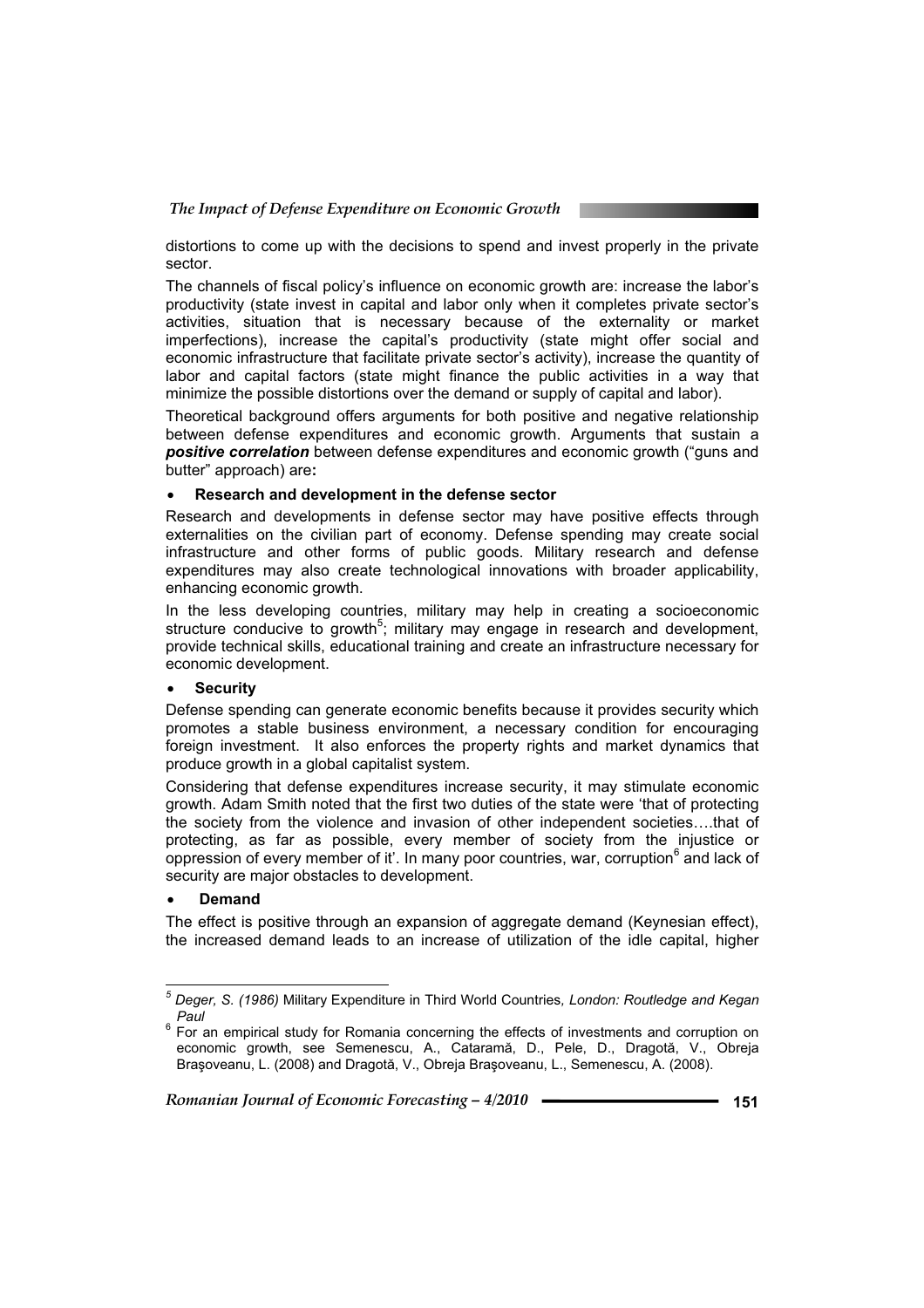employment and profits, therefore higher investment, all of which causing economic growth.

Defense expenditure may be considered a tool of fiscal policy and can therefore be increased to stimulate demand or decreased to dampen demand. This impact depends on the multiplier effect, assuming there is not a corresponding increase in taxation to finance the spending and the extent of crowding out caused by the spending.

### Labor

Defense spending may increase the skill set of the population through training and education of military personnel. It has a growth-stimulating effect if it moves the economy closer to full employment, creates human capital, promotes stability, and provides infrastructure.

It is often argued that expenditure on defense training in developing countries may contribute to improving the educational level of the labor force and may act as a stabilizing influence in the society.

### x **Investment**

Capital expenditure can have productive uses: private sector benefits from the transport networks that are originally constructed for military purposes. Investment in the defense sector generates positive externalities for the civilian sector, like public infrastructure development, technology spillovers and human capital formation.

Arguments that sustain a *negative correlation* between defense expenditures and economic growth ("guns or butter" approach) are**:**

### x **Crowding out effect**

Military spending can have an adverse effect on economic growth by crowding-out private investment - higher defense spending generates a distortion in resource allocation and the diversion of resources from productive activities to the accumulation of armaments and the maintenance of military forces.

The International Monetary Fund<sup>7</sup> claims that, in general, military spending may reduce resources available for investment in "productive capital, education, and market-oriented technological innovation." In this context, military expenditures may adversely affect investments, savings, human capital, infrastructure programs. The extent and form of crowding out of an increase in defense spending will depend on prior utilization and how the increase is financed.

### x **Opportunity cost**

Trying to explain the negative correlation between military expenditure and growth, economists focus on the opportunity cost of defense spending, military expenditures hinder economic development by reducing savings and misallocating resources away from more productive use in the public or private sector. In the same context, R&D in the defense sector may divert R&D from the private sector where it may receive more practical application.

 $\overline{a}$ 

*<sup>7</sup> Kentor, J., Kick, E. (2008) "Bringing the Military back in",* Journal of World-Systems Research*.*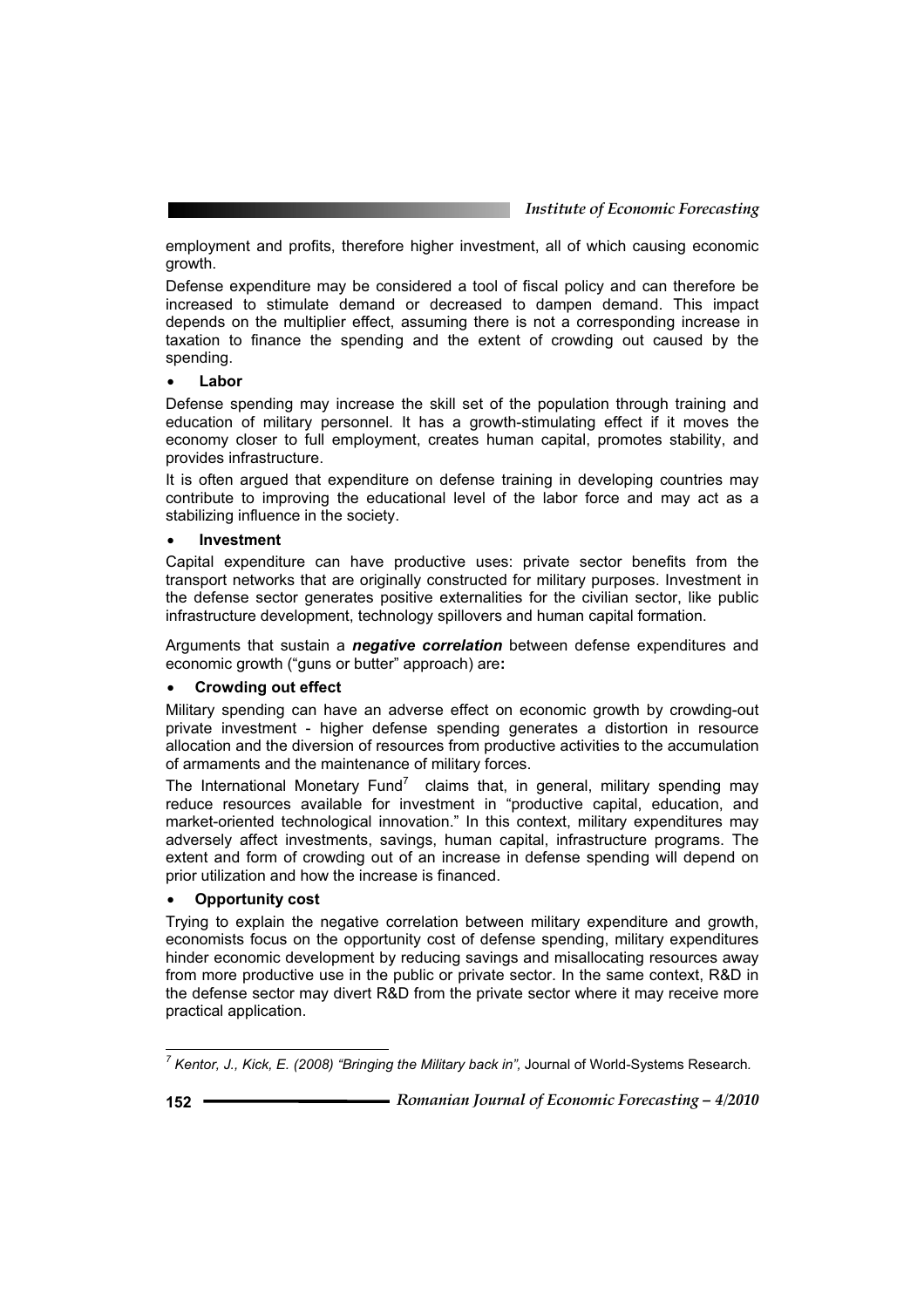Government expenditures on national defense carry an opportunity cost, because of lowering economic output and slowing rates of GDP growth. The International Monetary Fund and the World Bank suggest that resources spent on preparation for war and on war-fighting could be better employed elsewhere. This argument is considered stronger in the case of the less developed countries.

### **•** Increased taxation

The government budget constraint requires that an increase in defense expenditure might be financed by cuts in other public expenditure, increased taxes, increased borrowing or expansion in the money supply<sup>8</sup>. The way the increase in defense expenditure is financed will have further effects, which feeds back on the economy.

Defense expenditure, if financed by non-distorting revenues, has a positive effect on economic growth; if financed by distorting revenues, it might have a positive or negative effect on economic growth, depending on the level of the defense expenditure.

### **Efficiency of resource allocation**

Another channel by which defense expenditures may affect the economic growth is through their direct impact on the efficiency of resource allocation. Military spending is not governed by market processes, so it tends to create distortions in relative prices. Policies implemented to support a military program might be detrimental to efficient resource allocation and economic growth.

### x **Increased political power of the military**

Defense expenditure may be driven not by security needs, but by a rent seeking military industrial complex, and may cause arms races or damaging war. Many of these effects are contingent, depending on the degree of utilization, the externalities from defense spending and the effectiveness in countering the threat.

### **3. The impact of defense expenditure on economic growth – Empirical studies**

There is a large literature containing empirical studies that analyze the correlation between defense expenditures and economic growth; their conclusions are sensitive to the database and the method used to measure this effect.

The following studies conclude that there is **a positive correlation** between public defense and economic growth:

- Benoit (1978) analyzed the correlation for 44 less developed countries over the period 1950-1965 and concluded that defense spending may stimulate aggregate demand leading to economic growth;
- Babin (1986) used data from 88 developing countries from 1965 to 1981; he found a consistently positive relationship and concluded that military stability is an important precondition for economic advancement;

*Romanian Journal of Economic Forecasting – 4/2010* **153**

*<sup>8</sup> For an empirical study for Romania concerning the correlation between fiscal policy and economic growth in Romania, see Obreja Braúoveanu, L., Braúoveanu, I. (2008).*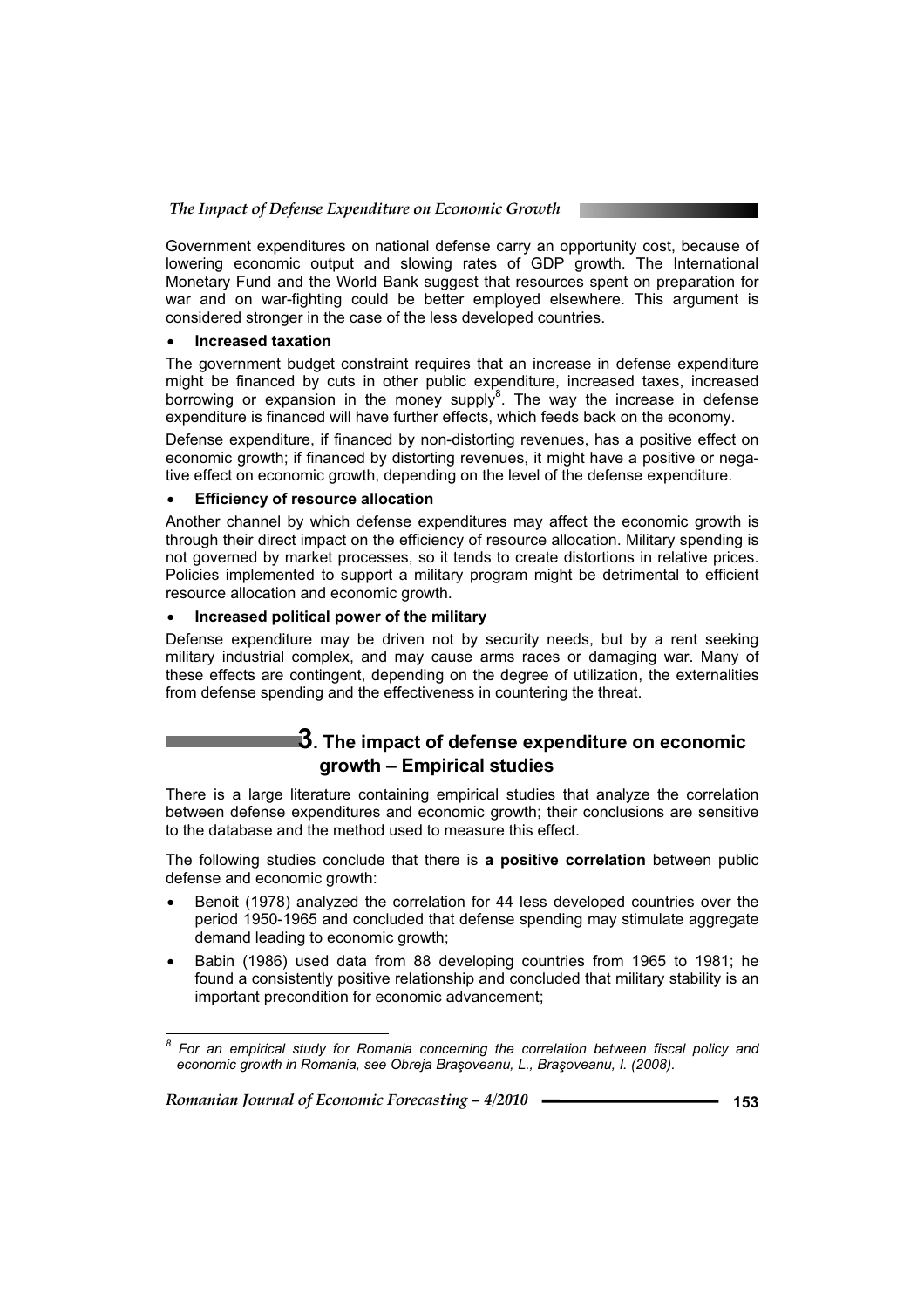- Atesoglu and Mueller (1990) used a two sector Feder-Ram model for the US over the period 1949 to 1989. They found a positive effect from the defense sector to the civilian sector;
- Stewart (1991) applied a Keynesian demand function to a group of less developed countries. He founds that both defense and non-defense expenditure have positive effects on growth, but the effect of non-defense spending is stronger;
- Ward, Davis, Penubarti, Rajmaira and Cochran (1991) used a three sector Feder-Ram model with separate externality and productivity effects for India over the period 1950 to 1987. Defense expenditure was found to have a positive effect on growth.
- x Mueller and Atesoglu (1993) incorporated technological change into a two sector Feder-Ram model using US data for the period 1948 to 1990. They found a significant relationship from defense to growth.
- Ando (2008) used data from 109 countries, including 30 OECD countries, over the period 1995-2003. The result showed that defense expenditures has a positive impact on the rate of economic growth; the military sector goes up positively, so does economic growth;
- Bose, Haque, Osborn (2003) for a panel of thirty developing countries over the period 1970-1990, suggested a positive and significant association between defense spending and growth.

The following studies conclude that there is **a negative correlation** between public defense and economic growth:

- Mintz and Huang (1990) using a three equation model for the US found that defense expenditure negatively impacts on investment and, therefore, growth;
- Scheetz (1991) used pooled cross-section time series data for four Latin American countries over the period 1969 to 1987. He found defense expenditure has a negative effect on investment:
- x Ward and Davis (1992) used a three sector Feder-Ram model for the US over the period 1948 to 1990. They separated the effects of defense spending into productivity and externality effects. They found defense spending has a negative effect on economic growth, with a negative productivity effect but a positive externality effect;
- Sezghin, Yildirim (2002) used data from Turkey, over the period 1951-1998. They found that the share of military spending in Turkey decreases as the growth rate increases in the long-run;
- Galvin (2003) used 2SLS and 3SLS to estimate a demand- and supply-side model for 64 less developed countries using cross-section data. He concluded that defense spending has negative effects for both economic growth and the savings-income ratio;
- Guaresma, Reitschuler (2003) found that the partial correlation between defense spending and economic growth appears robust and significantly negative only for countries with a relatively low military expenditure ratio;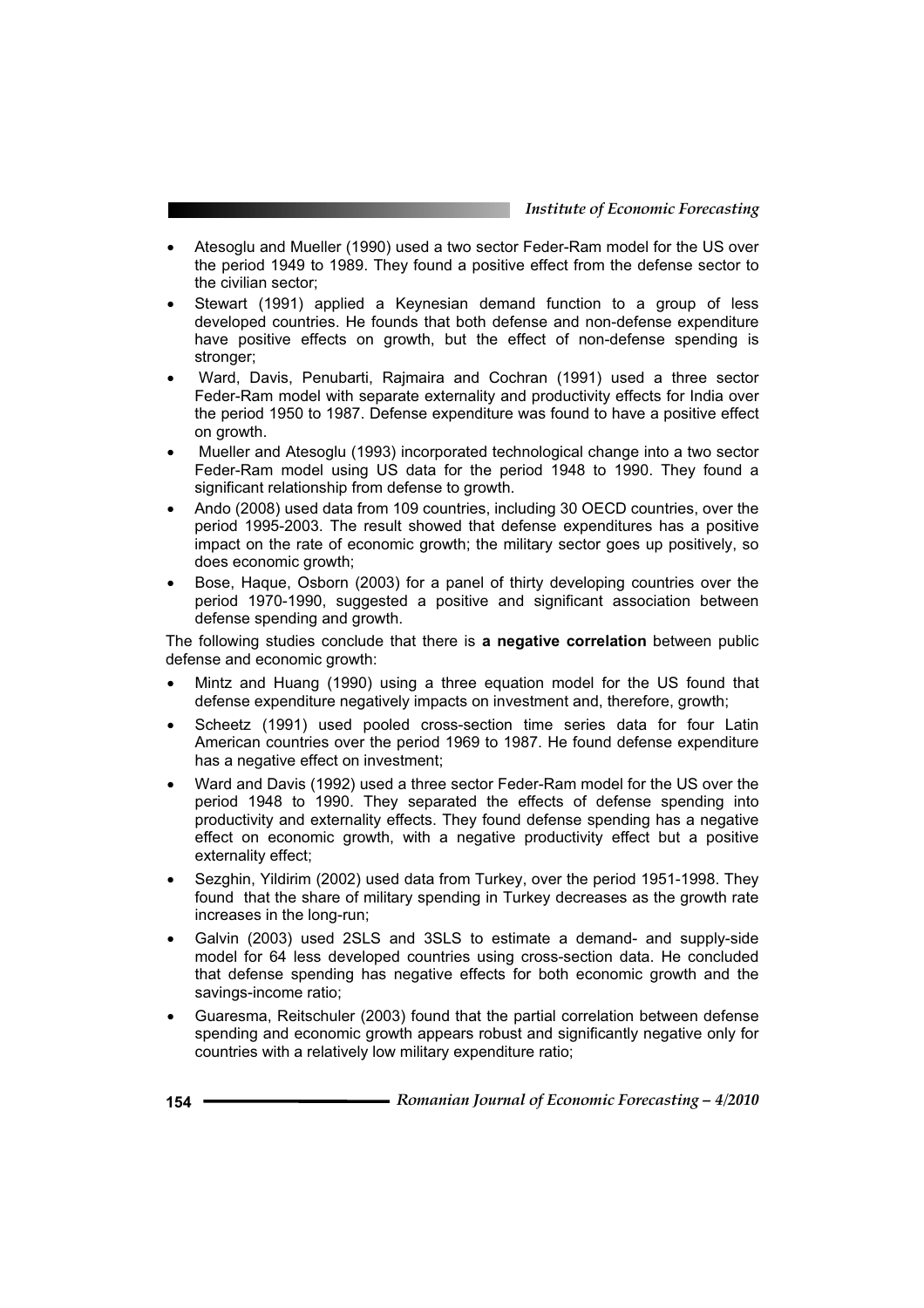- x Kentor, Kick (2008) explored a new dimension of military spending, military expenditures per soldier, which captures the capital intensiveness of a country's military organization. The cross-national panel regression and causal analyses of developed and less developed countries from 1990 to 2003 showed that military expenditures per soldier inhibit the growth of per capita GDP, with the most pronounced effects in least developed countries;
- Abu-Bader, Abu-Quarn (2003) investigated the causal relationship between government expenditures and economic growth for Egypt, Israel, Syria for the past three decades; they found that the share of military expenditures in GDP negatively affects economic growth.

The following studies conclude that there might be a **positive and also** a **negative correlation** between public defense and economic growth:

x Chowdhury (1991) undertaken Granger causality testing using defense burden time series for 55 less developed countries. He found positive causality from defense to growth for seven countries, negative causality for 15 countries, no causality for 30 countries and bi-directional causality for three countries;

Guaresma, Reitschuler (2003) used data from 105 developed and developing countries, for the period 1960-1990.They found evidence of a robust negative partial correlation between military expenditures and growth for countries with relatively low levels of defense expenditure share. Using a dataset that includes more recent observations, they found additional evidence for a level-dependent effect of defense spending on growth and were also able to explain the sources of the negative growth effect of military expenditures on growth for the subsample of countries with a low military burden - the negative productivity differential between the military and civilian sector;

Wilkins (2004) estimated pooled model explaining GDP growth as a function of labor, capital and defense, for 85 countries over the period 1988-2002. The defense variable is positive and significant for 39 countries, negative and significant for eight countries and insignificant for the remaining 38 countries. While a minority of countries do have a negative coefficient, for the most part it can be concluded that defense has a positive coefficient within the growth framework considered here and therefore would not be considered to have a detrimental effect on growth.

The following studies conclude that there is **no correlation** between public defense and economic growth:

- Benoit (1973), studying 44 developing countries, found not evidence that defense spending has an adverse effect on growth;
- Alexander (1990) used a four sector Feder-Ram model for nine developed countries over the period 1974 to 1985 using cross section time series data. He found no effect of defense spending on economic growth;
- Huang and Mintz (1990) estimated a three sector Feder-Ram model using annual data for the US over the period 1952 to 1988. They did not find any relationship between defense and growth;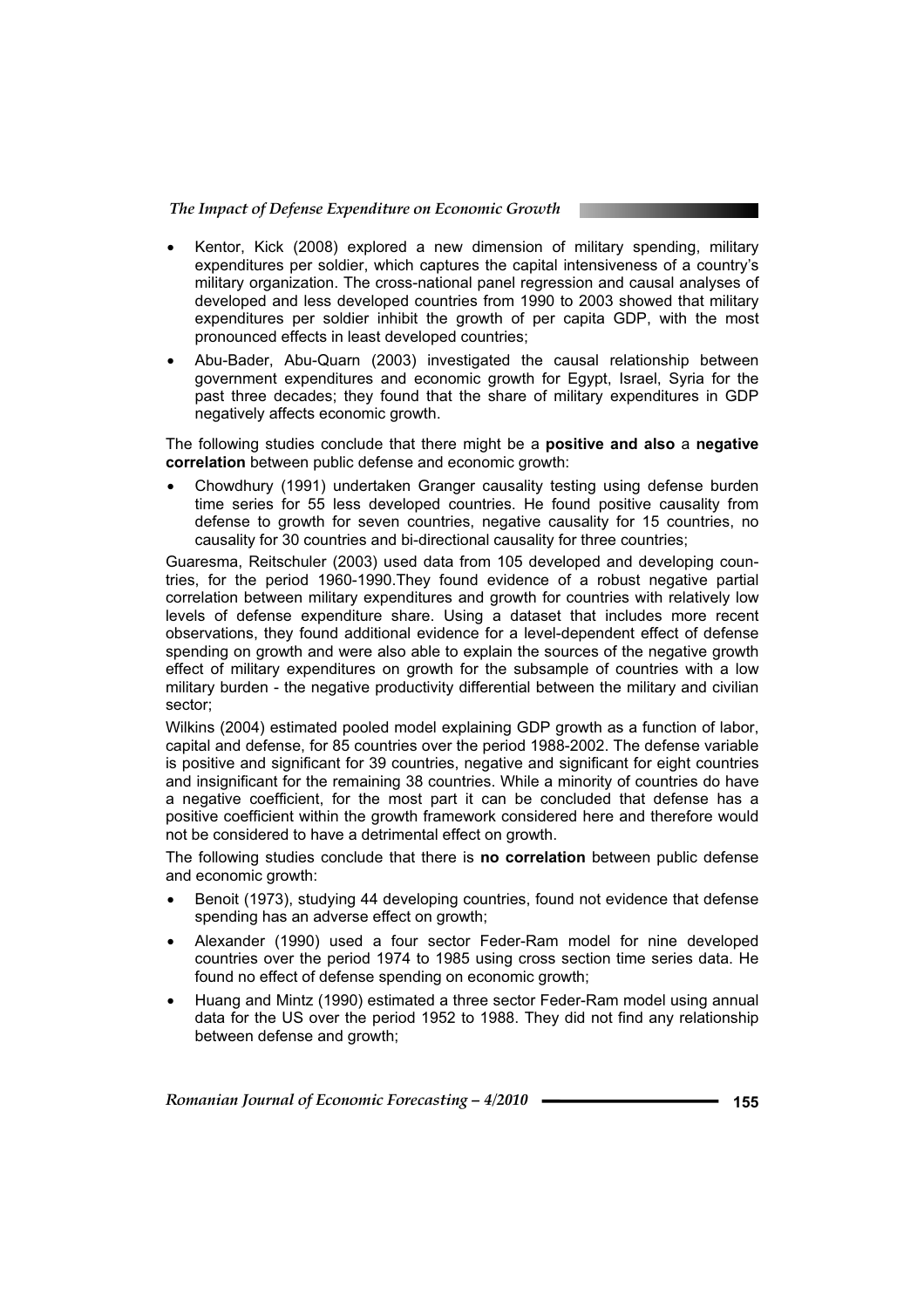- x Adams, Behrman and Boldin (1991) used a three sector model (defense, nondefense and export) with cross section and time series data for a group of less developed countries over the period 1974 to 1986. They found defense spending has no effect on growth, and exports have a positive effect;
- Huang and Mintz (1991) analyzed the impact by separating the defense effect into productivity and externality effects; they found no relationship;
- Gerace (2002) used a spectral analysis type methodology to investigate movements in US military expenditure, US non-military expenditure and US GDP. He found evidence that non-military expenditure is used as a counter-cyclical stabilization tool, but that military expenditure is not;
- Aizenman, Glick (2006), using data for 90 countries, analyzed the effect the ratio of military spending to GDP on economic growth. The estimated coefficient is negative but highly insignificant; adding the threat measure as an explanatory variable, increases the magnitude of the coefficient on military spending, but it is still not significant at conventional levels. The coefficient of threat, though very significant, is positive, implying that external conflicts have a positive effect on growth, contrary to their expectation;
- x Habibullah, Law, Dayang-Afizzah (2008) examined the relationship between military expenditure and economic growth in selected Asian countries for the period 1989 to 2004. Empirical results showed that defense spending and economic growth in the Asian countries in the period under study are not related.

In the following part of the paper, we analyze Romania's defense expenditure in a broader context, by comparing it with the other member countries of NATO and EU. The correlation between defense expenditures and economic growth is measured by a regression using average values for the period 1990-2007. We use cluster technique for the average values of defense expenditures and economic growth in order to determine if there is a common pattern for countries considered in the database. For Romania in the period 1990-2007 I perform cluster and regression analysis, Granger causality to test the existence and the sign of the correlation between defense expenditures and economic growth.

The following table contains defense expenditures, in nominal values:

**Table 1**

|                 |            | 1998-2007 |              |           |                    |         | 1998-2007   |              |            |
|-----------------|------------|-----------|--------------|-----------|--------------------|---------|-------------|--------------|------------|
| Country         | 2007       | mean      | <b>Stdev</b> | <b>CV</b> | Country            | 2007    | <b>Mean</b> | <b>Stdev</b> | <b>CV</b>  |
| Austria         | 3,168      | 2.758     | 211          | 7.63%     | Luxembourg         | [319]   | 223         |              | 36 16.37%  |
| <b>Belgium</b>  | 4.398      | 4.499     | 213          | 4.73%     | Malta              | 38.4    | 39          |              | 5.13%      |
| <b>Bulgaria</b> | 631        | 602       | 57           | 9.48%     | <b>Netherlands</b> | 9,853   | 9.495       | 287          | 3.03%      |
|                 | <b>239</b> |           |              |           |                    |         |             |              |            |
| Cyprus          | (2006)     | 280       |              | 71 25.41% | Poland             | 6,973   | 5,694       |              | 702 12.32% |
| Czech           |            |           |              |           |                    |         |             |              |            |
| Rep             | 2,144      | 2,150     | 169          | 7.87%     | Portugal           | [3,343] | 3,507       | 189          | 5.40%      |
| Denmark         | 3,666      | 3.662     | 99           | 2.69%     | Romania            | 2,303   | 1,845       |              | 224 12.12% |
| Estonia         | 329        | 186       |              | 74 39.69% | Slovakia           | 925     | 776         |              | 80 10.26%  |

### **Defense expenditure (in constant 2005 US\$ mil) - NATO and EU members**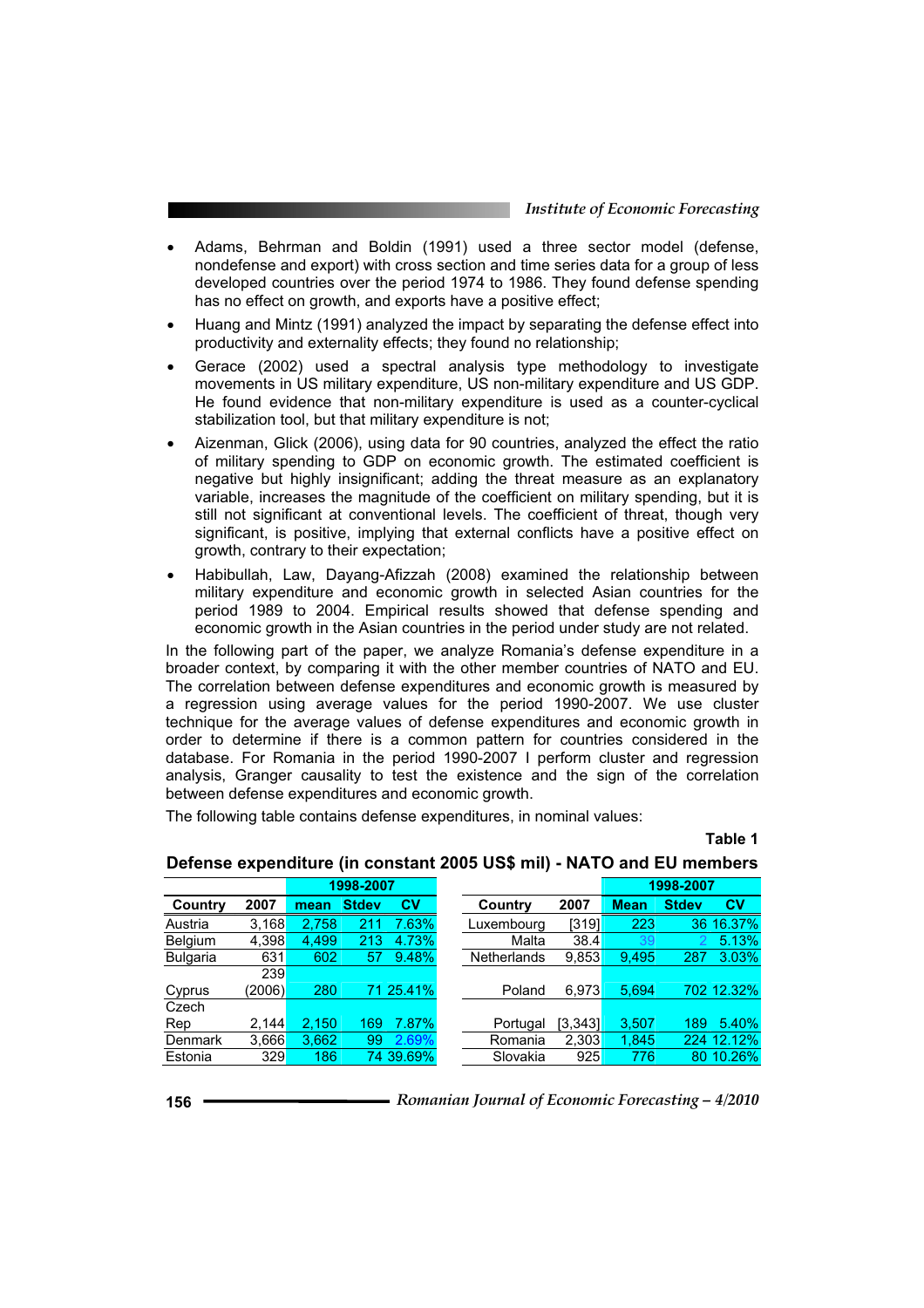| The Impact of Defense Expenditure on Economic Growth |  |
|------------------------------------------------------|--|
|------------------------------------------------------|--|

|           |          | 1998-2007 |              |            |          |         | 1998-2007              |              |               |
|-----------|----------|-----------|--------------|------------|----------|---------|------------------------|--------------|---------------|
| Country   | 2007     | mean      | <b>Stdev</b> | <b>CV</b>  | Country  | 2007    | <b>Mean</b>            | <b>Stdev</b> | $c_{V}$       |
| Finland   | 2,677    | 2.450     |              | 268 10.95% | Slovenia | 602     | 465                    | 90           | 19.27%        |
| France    | 53.579   | 51.881    | 1,542        | 2.97%      | Spain    | 14.628  | 11.828                 |              | 1.349 11.41%  |
| Germany   | 36.929   | 39.602    | 1.746        | 4.41%      | Sweden   | 5.272   | 5.784                  | 363          | 6.28%         |
|           |          |           |              |            | United   |         |                        |              |               |
| Greece    | [9, 346] | 8,336     | 309          | 3.71%      | Kingdom  | 59,705  | 53,922                 |              | 5,798 10.75%  |
| Hungary   | 1,255    | 1,495     |              | 182 12.14% |          |         |                        |              |               |
| Ireland   | 1,152    | 1.150     | 31           | 2.70%      | Canada   | 15, 155 | 12,377                 | 1.231        | 9.94%         |
| Italy     | 33,086   | 33.349    | 1.314        | 3.94%      | Norway   | 4.920   | 4.789                  | 337          | $7.04\%$      |
| Latvia    | 390      | 198       |              | 115 58.03% | Turkev   | 11.066  | 13.118                 |              | 2.252 17.17%  |
|           |          |           |              |            | United   |         |                        |              |               |
| Lithuania | 372      | 318       |              | 36 11.35%  |          |         | States 546.786 421.503 |              | 84.801 20.12% |

*Convention: US\$ m. = Million US dollars; . . = Data not available or not applicable, ( ) = = Uncertain figure, [ ] = SIPRI estimate.* 

*Source: SIPRI (Stockholm International Peace Research Institute),* 

http://www.sipri.org/contents/webmaster/databases*.*

Average value of defense expenditure in Romania represents 3.4% of the maximum, 4706% of the minimum and 25% of the EU average. But this measure of defense expenditures does not permit an international comparison, because of the differences in countries' dimensions and characteristics.

In order to investigate the correlation between defense and economic growth, I use the following indicators:

- the real rate of gross domestic product growth (GDP growth rate) for economic growth
- x the ratio of defense expenditure to the gross domestic product (also called defense burden)

The next table contains these two variables – values for 2007, mean values and standard deviations for the period 1990-2007 and for the last ten years.

#### **Table 2**

### **Ratio of defense expenditure to GDP and real rate of GDP growth (in %) - NATO and EU members**

|                 | 2007       |                    | 1990-2007       |       |                 |       | 1998-200   |       |                 |       |
|-----------------|------------|--------------------|-----------------|-------|-----------------|-------|------------|-------|-----------------|-------|
|                 | <b>GDP</b> |                    | GDP growth rate |       | Defense         |       | GDP growth |       | Defense         |       |
| Country         | growth     | Defense<br>exp/GDP |                 |       | expenditure/GDP |       | rate       |       | expenditure/GDP |       |
|                 | rate       |                    | Mean            | Stdev | Mean            | Stdev | Mean       | Stdev | Mean            | Stdev |
| Austria         | 3.40       | 0.95               | 2.44            | 1.15  | 1.01            | 0.10  | 2.40       | 1.12  | 0.93            | 0.06  |
| Belgium         | 2.80       | 1.11               | 2.11            | 1.24  | 1.49            | 0.34  | 2.21       | 1.11  | 1.26            | 0.13  |
| <b>Bulgaria</b> | 6.20       | 2.00               | 0.78            | 5.95  | 2.56            | 0.44  | 5.06       | 1.36  | 2.43            | 0.21  |
| Cyprus          | 4.04       | 1.35               | 4.11            | 2.28  | 2.82            | 1.45  | 3.95       | 1.11  | 1.88            | 0.67  |
| Czech Rep       | 5.65       | 1.58               | 2.02            | 4.28  | 1.94            | 0.21  | 3.50       | 2.30  | 1.90            | 0.15  |
| Denmark         | 1.80       | 1.36               | 2.18            | 1.38  | 1.64            | 0.20  | 2.00       | 1.15  | 1.49            | 0.10  |
| Estonia         | 7.11       | 1.88               | 2.70            | 8.52  | 1.30            | 0.40  | 7.22       | 3.02  | 1.56            | 0.24  |
| Finland         | 4.40       | 1.24               | 2.40            | 3.26  | 1.48            | 0.22  | 3.66       | 1.38  | 1.32            | 0.10  |
| France          | 2.20       | 2.37               | 1.94            | 1.11  | 2.83            | 0.37  | 2.31       | 0.99  | 2.53            | 0.11  |
| Germany         | 2.50       | 1.28               | 1.94            | 1.59  | 1.62            | 0.32  | 1.57       | 1.14  | 1.42            | 0.08  |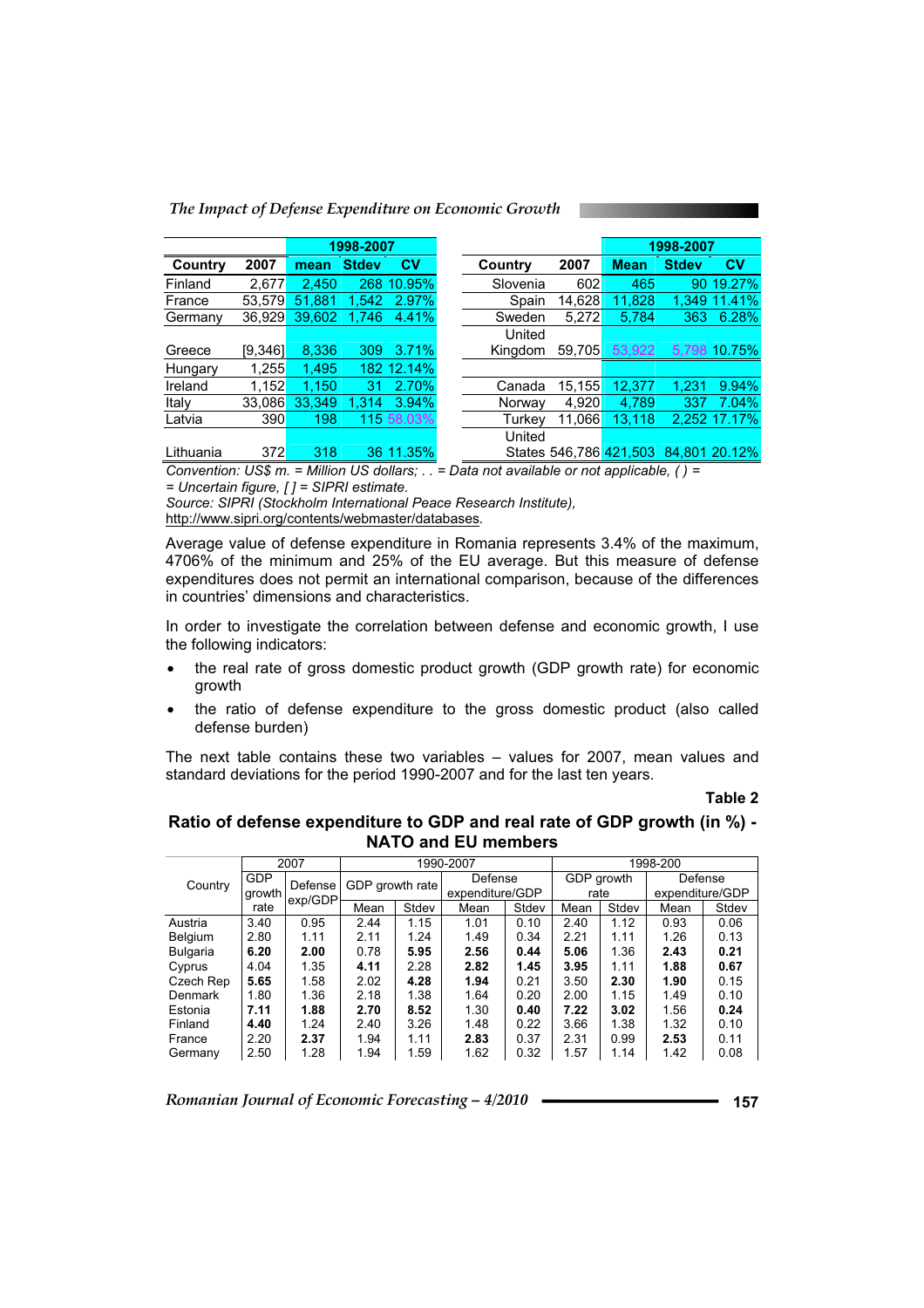|                    |            | 2007    | 1990-2007       |       |                 |         | 1998-200 |            |                 |       |
|--------------------|------------|---------|-----------------|-------|-----------------|---------|----------|------------|-----------------|-------|
| Country            | <b>GDP</b> | Defense | GDP growth rate |       |                 | Defense |          | GDP growth | Defense         |       |
|                    | arowth     | exp/GDP |                 |       | expenditure/GDP |         | rate     |            | expenditure/GDP |       |
|                    | rate       |         | Mean            | Stdev | Mean            | Stdev   | Mean     | Stdev      | Mean            | Stdev |
| Greece             | 4.00       | 3.02    | 2.98            | 1.77  | 3.34            | 0.32    | 4.13     | 0.53       | 3.27            | 0.41  |
| Hungary            | 1.30       | 1.10    | 1.79            | 4.32  | 1.77            | 0.44    | 4.10     | 1.07       | 1.51            | 0.22  |
| Ireland            | 5.30       | 0.54    | 6.52            | 2.80  | 0.87            | 0.26    | 6.56     | 2.20       | 0.66            | 0.10  |
| Italy              | 1.50       | 1.79    | 1.38            | 1.07  | 1.94            | 0.09    | 1.38     | 1.06       | 1.94            | 0.08  |
| Latvia             | 10.31      | 1.82    | 1.97            | 10.82 | 1.17            | 0.48    | 7.99     | 2.50       | 1.37            | 0.47  |
| Lithuania          | 8.78       | 1.16    | 1.60            | 9.37  | 0.98            | 0.41    | 6.51     | 3.31       | 1.24            | 0.18  |
| Luxembourg         | 4.50       | 0.77    | 4.56            | 2.41  | 0.75            | 0.06    | 4.94     | 2.39       | 0.76            | 0.06  |
| Malta              | 3.40       | 0.70    | 3.75            | 2.39  | 0.83            | 0.14    | 2.37     | 2.47       | 0.71            | 0.05  |
| Netherlands        | 3.50       | 1.48    | 2.67            | 1.35  | 1.82            | 0.34    | 2.47     | 1.57       | 1.57            | 0.07  |
| Poland             | 6.52       | 2.00    | 3.94            | 3.32  | 2.15            | 0.25    | 4.21     | 1.77       | 2.00            | 0.06  |
| Portugal           | 1.90       | 1.76    | 2.23            | 1.98  | 2.14            | 0.22    | 1.97     | 1.74       | 1.97            | 0.08  |
| Romania            | 6.18       | 1.83    | 1.21            | 6.29  | 2.80            | 0.89    | 3.85     | 4.10       | 2.28            | 0.38  |
| Slovakia           | 10.37      | 1.66    | 2.56            | 6.24  | 1.98            | 0.49    | 4.80     | 3.35       | 1.73            | 0.10  |
| Slovenia           | 6.07       | 1.51    | 2.88            | 3.96  | 1.53            | 0.25    | 4.30     | 1.10       | 1.41            | 0.13  |
| Spain              | 3.80       | 1.19    | 3.10            | 1.42  | 1.32            | 0.20    | 3.81     | 0.75       | 1.16            | 0.06  |
| Sweden             | 2.60       | 1.35    | 2.19            | 2.03  | 2.02            | 0.38    | 3.11     | 1.23       | 1.74            | 0.25  |
| United             |            |         |                 |       |                 |         |          |            |                 |       |
| Kingdom            | 3.00       | 2.58    | 2.39            | 1.35  | 2.94            | 0.54    | 2.82     | 0.59       | 2.57            | 0.11  |
| Canada             | 2.70       | 1.34    | 2.66            | 1.86  | 1.41            | 0.30    | 3.31     | 1.28       | 1.19            | 0.07  |
| Norway             | 3.50       | 1.45    | 3.14            | 1.24  | 2.16            | 0.48    | 2.54     | 0.90       | 1.83            | 0.27  |
| Turkey             | 4.45       | 2.07    | 4.52            | 4.75  | 2.89            | 0.56    | 4.06     | 4.96       | 2.99            | 0.74  |
| United States 2.20 |            | 4.19    | 2.90            | 1.30  | 3.89            | 0.66    | 2.95     | 1.20       | 3.59            | 0.47  |
| Max                | 10.37      | 4.19    | 6.52            | 10.82 | 3.89            | 1.45    | 7.99     | 4.96       | 3.59            | 0.74  |
| Min                | 1.30       | 0.54    | 0.78            | 1.07  | 0.75            | 0.06    | 1.38     | 0.53       | 0.66            | 0.05  |
| Average            | 4.39       | 1.63    | 2.70            | 3.32  | 1.92            | 0.38    | 3.74     | 1.77       | 1.75            | 0.20  |

*Institute of Economic Forecasting*

*Data source: The World Bank.* 

In 1997, countries that obtain a greater rate of GDP growth than the average are (in ascending order): Finland, Turkey, Luxembourg, Ireland, the Czech Republic, Slovenia, Romania, Bulgaria, Poland, Estonia, Lithuania, Latvia, Slovakia. Countries that obtain a greater rate of defense expenditures on GDP than the average are: Slovakia, Portugal, Italy, Latvia, Romania, Estonia, Poland, Bulgaria, Turkey, France, the United Kingdom, Greece, the United States.

For the period 1990-2007 countries that obtain a greater rate of GDP growth than the average are: Slovenia, the United States, Greece, Spain, Norway, Malta, Poland, Cyprus, Turkey, Luxembourg, Ireland. Countries that obtain a greater rate of defense expenditures on GDP than the average are: Italy, the Czech Republic, Slovakia, Sweden, Portugal, Poland, Norway, Bulgaria, Romania, Cyprus, France, Turkey, the United Kingdom, Greece, the United States.

For the period 1998-2007 countries that obtain a greater rate of GDP growth than the average are: Spain, Romania, Cyprus, Turkey, Hungary, Greece, Poland, Slovenia, Slovakia, Luxembourg, Bulgaria, Lithuania, Ireland, Estonia, Latvia. Countries that obtain a greater rate of defense expenditures on GDP than the average are: Norway, Cyprus, the Czech Republic, Italy, Portugal, Poland, Romania, Bulgaria, France, the United Kingdom, Turkey, Greece, the United States.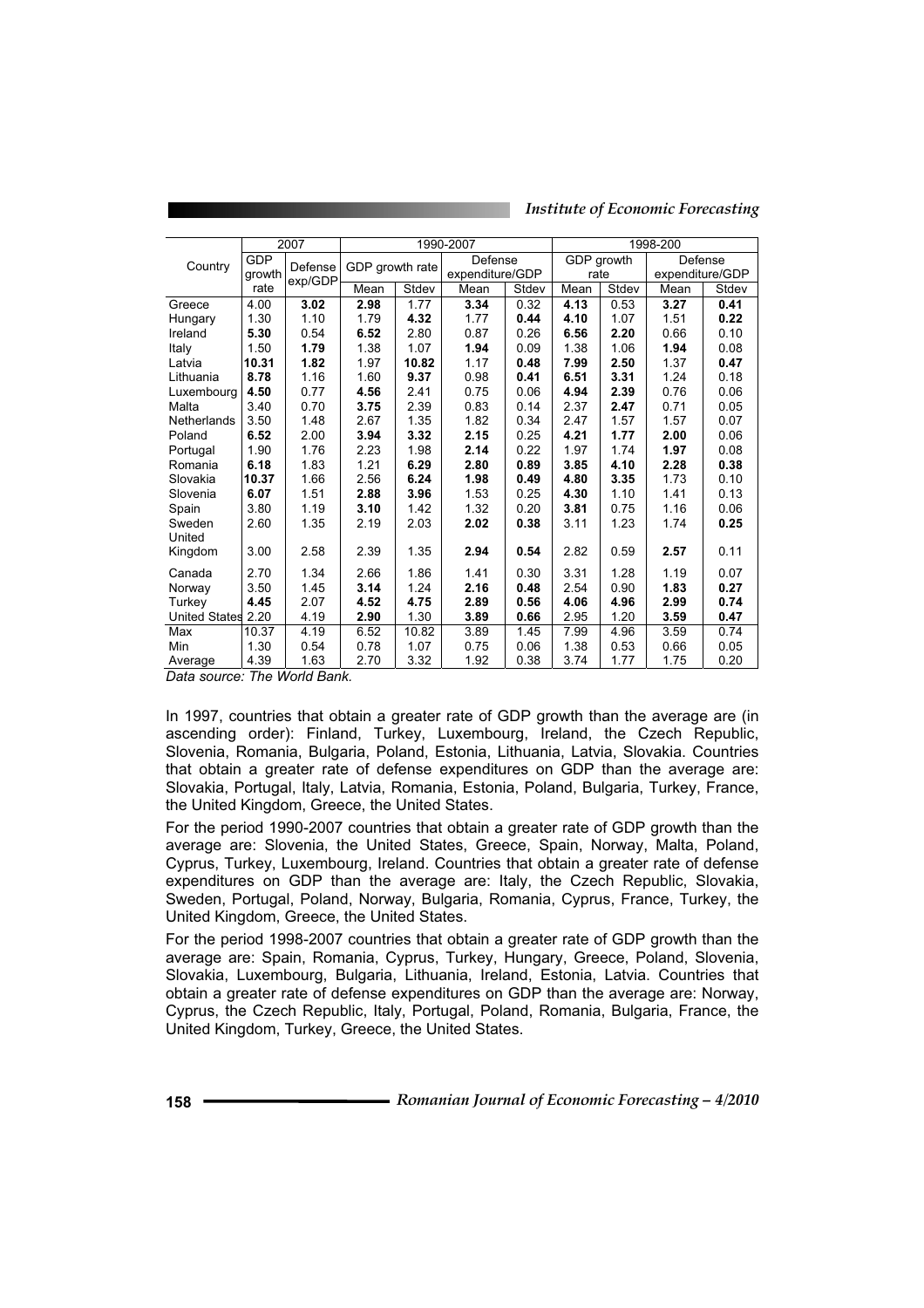Regarding the values of standard deviation, we can say that the more volatile values are for the following countries (for the period 1990-2007):

- Poland, Slovenia, the Czech Republic, Hungary, Turkey, Bulgaria, Slovakia, Romania, Estonia, Lithuania, Latvia (standard deviation of GDP growth rate).
- Sweden, Estonia, Lithuania, Bulgaria, Hungary, Latvia, Norway, Slovakia, the United Kingdom, Turkey, the United States, Romania, Cyprus (standard deviation of defense expenditures/GDP).

Regarding the values of standard deviation, we can say that the more volatile values are for the following countries (for the period 1998-2007):

- Poland, Ireland, the Czech Republic, Luxembourg, Malta, Latvia, Estonia, Lithuania, Slovakia, Romania, Turkey (standard deviation of GDP growth rate).
- x Bulgaria, Hungary, Estonia, Sweden, Norway, Romania, Greece, the United States, Latvia, Cyprus, Turkey (standard deviation of defense expenditures/GDP).

In order to determine whether there is a relation between defense expenditures and economic growth in the selected countries, the next two figures express the GDP growth rate and defense expenditure/GDP, using average values for the period 1990- 2007 and for the period 1998-2007.

**Figure 1** 



#### **GDP growth rate and defense expenditures/GDP**

The relationship between defense expenditure and economic growth, using mean values, appears to be negative – countries that have greater defense/GDP obtain lower GDP growth rate. This might be interpreted as a support of the theory "guns or butter", sustained by the arguments: the crowding-out effect on private investment, the opportunity cost of defense spending, the increased taxation in order to finance defense expenditures, the impact on the efficiency of resource allocation, the increase of the political power of the military.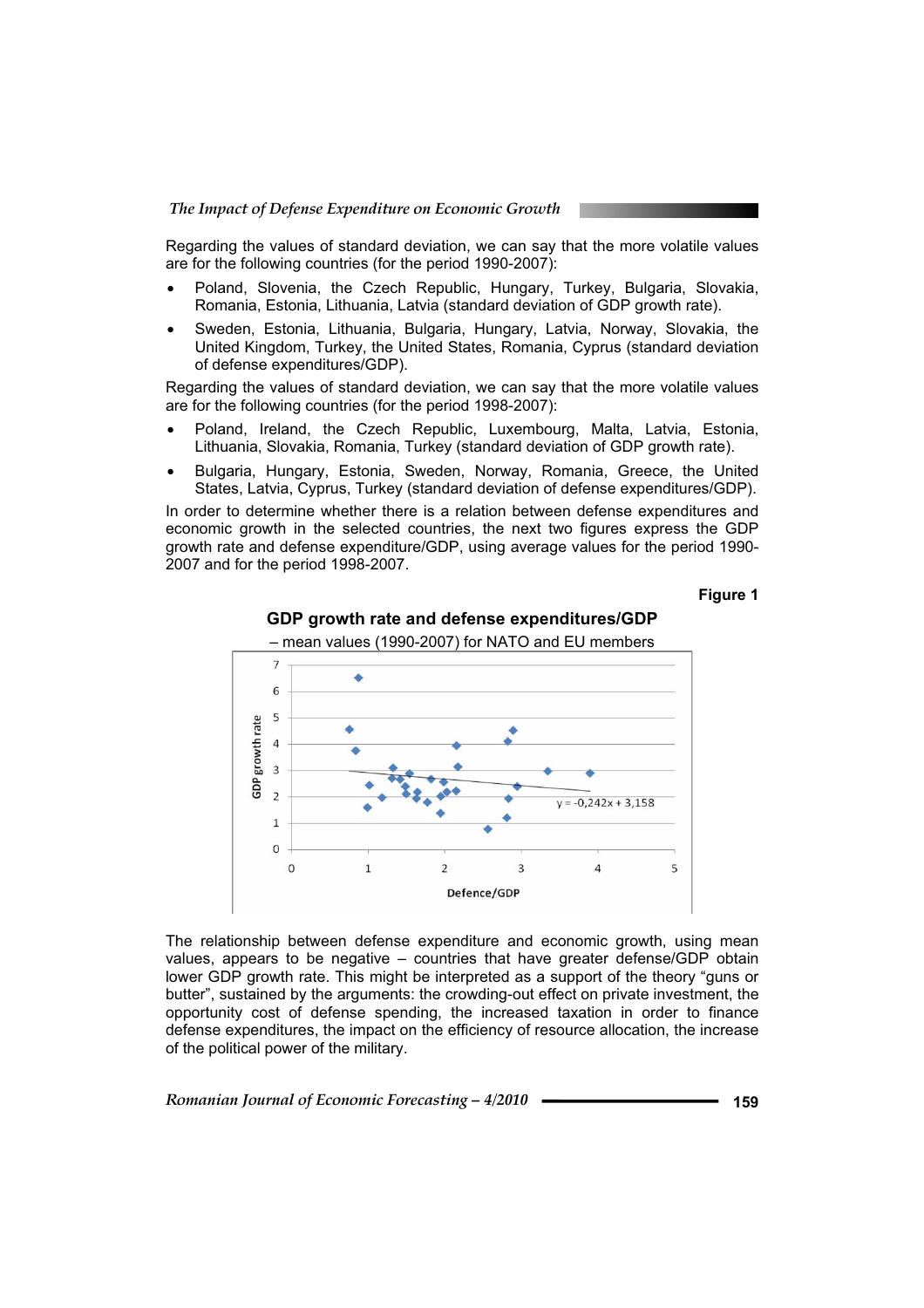### **Figure 2**



*Data source: The World Bank.* 

In order to investigate the relationship between defense expenditures and economic growth, I perform a pooled least squares regression, using data from 1990-2007, for 32 countries. The coefficient of defense expenditures is negative, indicating a negative correlation between defense expenditure and economic growth for the case of the 32 countries for 18 years, but the regression has a low R squared, so that the defense expenditures explain a very small part of the variation of GDP real growth rate.

**Table 3** 

### **Pooled Least Squares – Economic growth and defense expenditures Dependent Variable: GDPGROWTH**

| Method: Pooled Least Squares |                                          |            |             |        |  |  |  |  |  |  |
|------------------------------|------------------------------------------|------------|-------------|--------|--|--|--|--|--|--|
| Sample: 1 558                |                                          |            |             |        |  |  |  |  |  |  |
|                              | GDPGROWTH=C(1)+C(2)*DEFENSE EXPENDITURES |            |             |        |  |  |  |  |  |  |
|                              | Coefficient                              | Std. Error | t-Statistic | Prob.  |  |  |  |  |  |  |
| C(1)                         | 4.152742                                 | 0.354083   | 11.72814    | 0.0000 |  |  |  |  |  |  |
| C(2)                         | $-0.590769$                              | 0.166639   | $-3.545214$ | 0.0004 |  |  |  |  |  |  |

For the case of Romania, I analyze the possible correlation between defense expenditures and economic growth – the following figure represents the values of defense expenditures, as ratio on GDP, and economic growth, as GDP real rate of growth.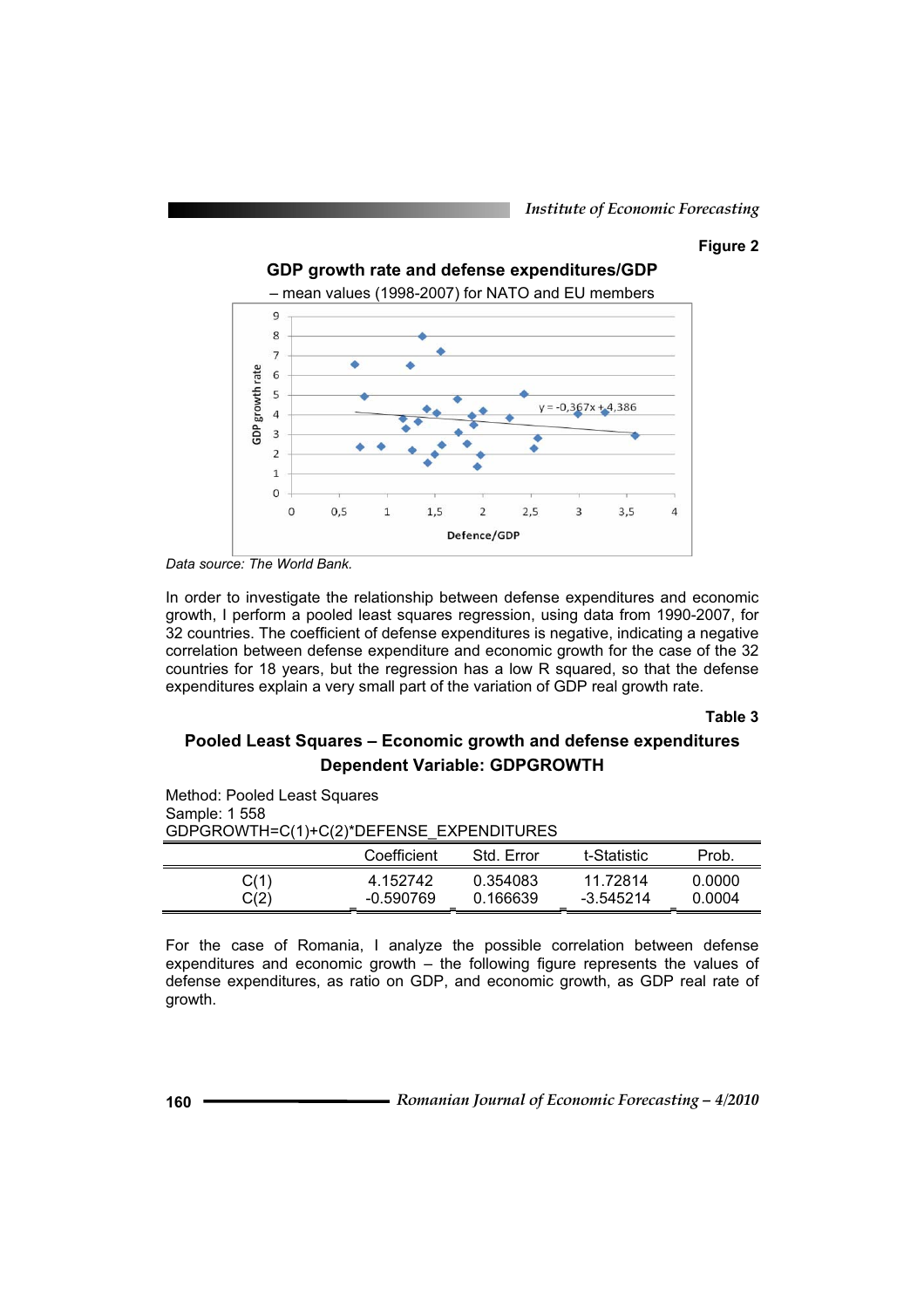### **Figure 3**



**Defense expenditure and economic growth in Romania** 

*Data source: World Bank* 

 $\overline{a}$ 

In order to obtain the sign of a possible relation, I use the quintile technique: I split the values (in total, 18 data) into three intervals, depending of the level of each variable.

 **Quintile analysis for economic growth and defense expenditure** 

|          |    |                   | Defense/GDP (⇔)        |                         |
|----------|----|-------------------|------------------------|-------------------------|
|          |    |                   |                        |                         |
|          |    |                   |                        | 1990, 1991, 1992, 1997, |
|          | a  |                   | 1999                   | 1998                    |
| ರಾ       |    | 2002, 2005        | 1993, 1994, 1996, 2000 |                         |
| $\Omega$ |    | 2003, 2004, 2006, |                        |                         |
| (5)      | aЗ | 2007              | 1995, 2001             |                         |

Using quantile techniques, it is obvious that in years with high rate of economic growth the defense expenditures have low values, and vice versa; again, the conclusion is that the relation between defense expenditure and economic growth is indirect.

Applying ordinary least squares technique, expressing economic growth as a function of defense expenditures, I obtain a negative coefficient of the ratio of defense expenditures to GDP.

The results might be carefully interpreted – there are objections to applying regression for explaining the impact of defense expenditure on economic growth<sup>9</sup>; this method implies exogeneity of the independent variable, defense expenditure; it might be the case that defense expenditure is determined by economic development, at least through the budgetary restriction – in the recession period, the limited resources are used first for other programs. It might be the case that this specific expenditure is the most sensitive to the budgetary constraint changes, thus its value is not exogenous.

**Table 4** 

<sup>&</sup>lt;sup>9</sup> Joerding, W. (1984) "Economic Growth and Defense Spending: Granger Causality", Journal of Development Economics*.*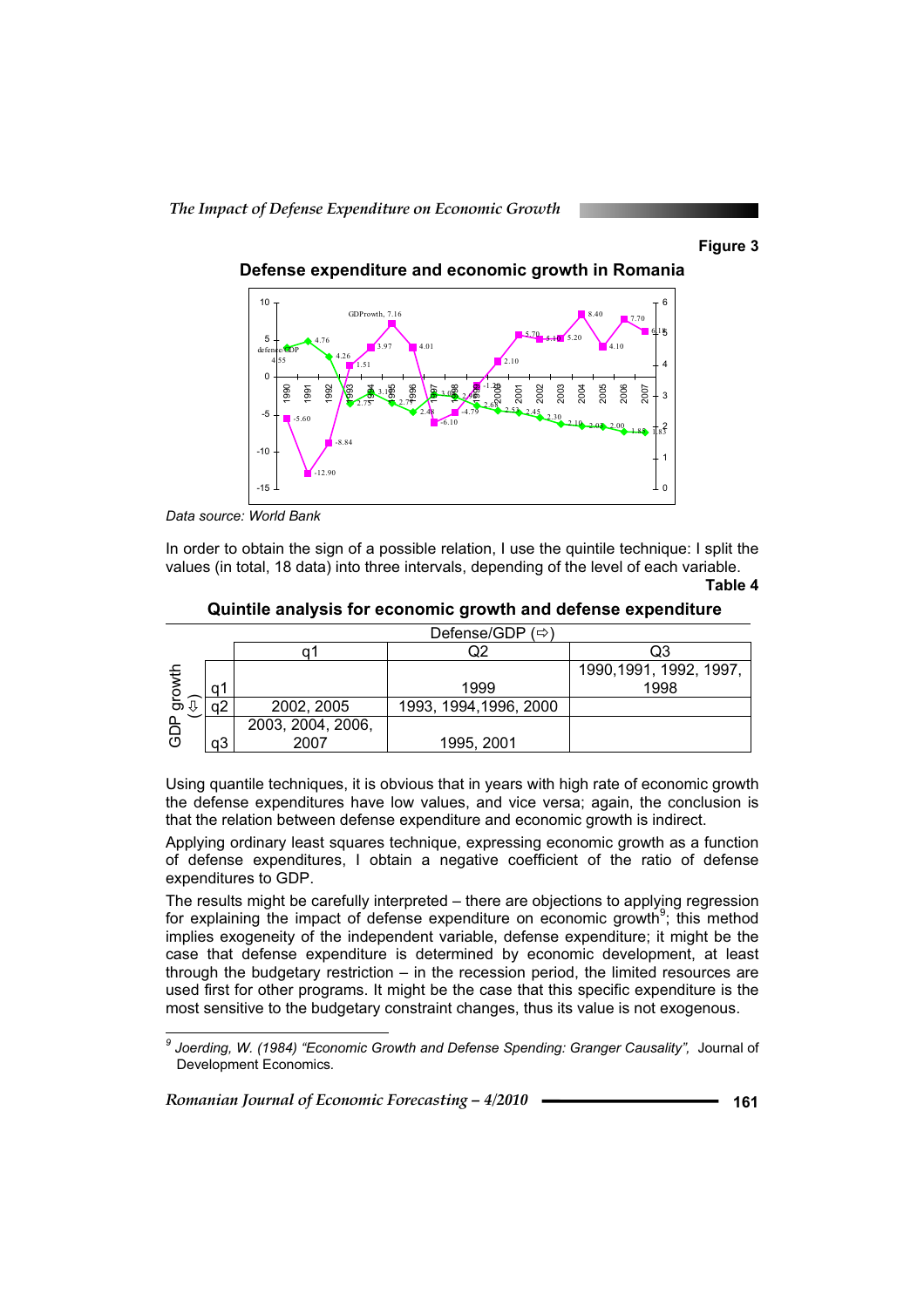### **Figure 4**

**Regression using annual values for Romania's defense expenditures and economic growth** 



Studying the correlation between defense expenditures and economic growth, we might obtain one of four possible causality relationships: unidirectional causality from defense expenditures, unidirectional causality from economic growth, bi-directional causality, no causality.

I test how much of the current level of economic growth may be explained by past values of defense expenditures. Economic growth is Granger-caused by defense expenditures if values of defense expenditures help in the prediction of economic growth. The results of the Granger causality tests are presented in the following table:

### **Table 5**

### **Pairwise Granger Causality Tests**

| Null Hypothesis:                                        | F-Statistic   Probability |         |
|---------------------------------------------------------|---------------------------|---------|
| ROM GROWTH does not Granger Cause ROM DEFENSE           | 1.48245                   | 0.26912 |
| ROM_DEFENSE does not Granger Cause ROM_GROWTH   0.89793 |                           | 0.43529 |

These results show that the hypothesis that economic growth does not Granger cause defense expenditures cannot be rejected and neither the hypothesis that defense expenditures do not Granger cause economic growth.

The impact of defense expenditure on economic growth might be dependent on the composition of expenditure. SIPRI considers that military expenditures include all current and capital expenditure on: the armed forces, including peace keeping forces; defense ministries and other government agencies engaged in defense projects; paramilitary forces when judged to be trained, equipped and available for military operations; and military space activities. Such expenditures should include: personnel - all expenditures on current personnel, military and civil, retirement pensions of military personnel and social services for personnel and their families; operations and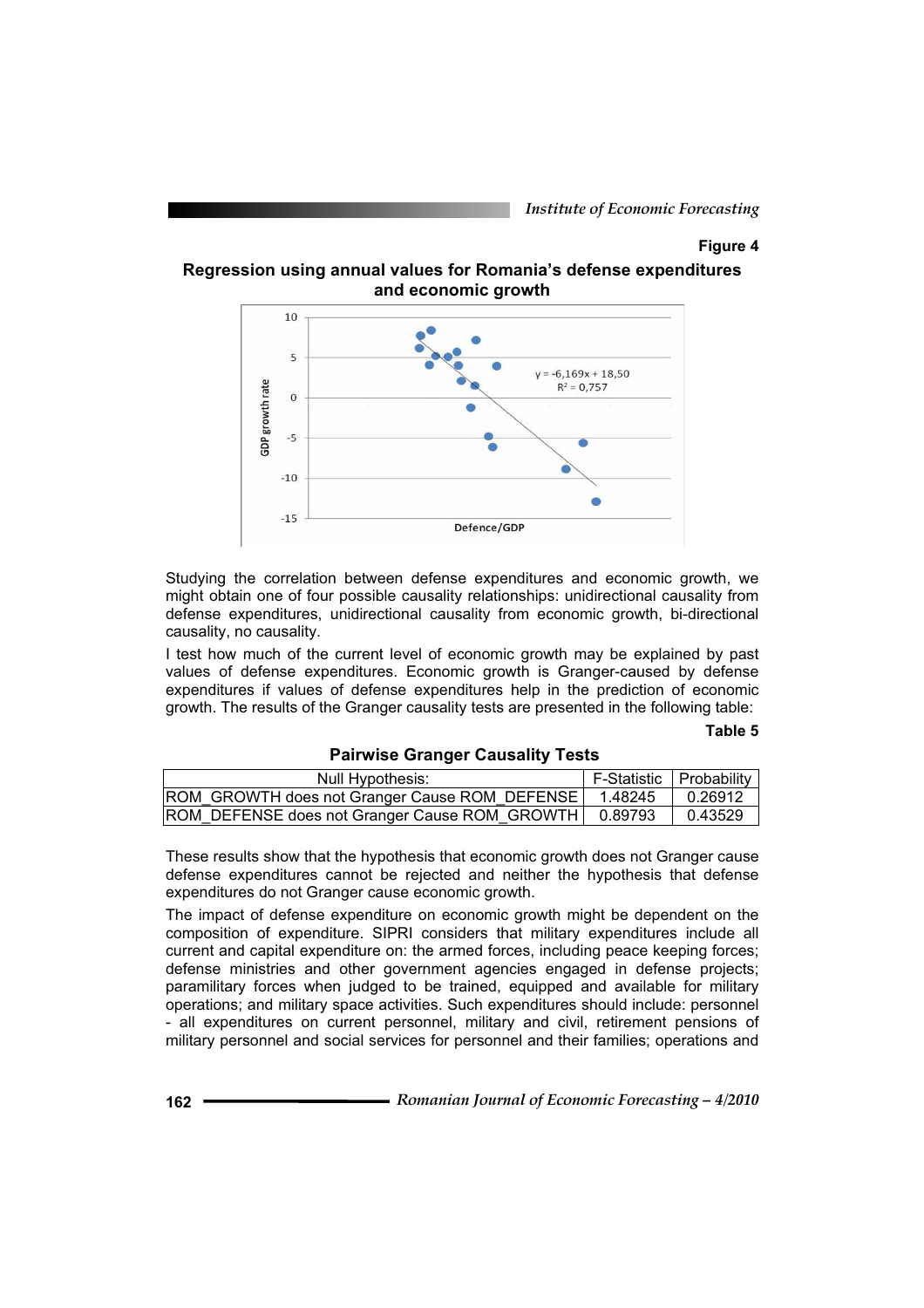maintenance; procurement; military research and development; military construction; and military aid (in the military expenditures of the donor country).

NATO categorizes defense expenditures into four: personnel expenditures, equipment expenditures, infrastructure expenditures and other operational expenditures.

Budgetary economic classification of expenditures, categorizes expenditures into three: current expenditures (which contain personnel expenditures, goods and services, interest, transfers and subventions, social assistance and other expenditures), capital expenditures and financial operation.

In this context, for a positive effect on economic growth, the structure of defense expenditure might be in favor of productive expenditures. Expenditures on infrastructure may contribute to development, especially in developing countries, because infrastructure services built for military purposes can also be used for civilian purposes, thus promoting economic growth. As a potential cause of negative effect on economic growth is the spending on equipment and other operational spending.

**Defense expenditures in Romania** 

#### **Table 6**

 $\theta$ <sup>th</sup> $\theta$ 

|           |              |           |           | (thou.RUN) |
|-----------|--------------|-----------|-----------|------------|
| 2005      | 2006         | 2007      | 2008      | 2009       |
| 6.070.017 | 6.381.481    | 7.638.446 | 8.342.796 | 7.651.916  |
| 1.552.913 | 2.116.715    | 2.830.238 | 3.126.952 | 3.071.493  |
| 1.708.499 | 1.321.264    | 1.371.479 | 1.319.993 | 977.961    |
| 62.143    | 39.968       | 30.998    | 23.912    |            |
| 44.168    | 18.500       | 15.798    | 18.352    | 15.599     |
| 935.436   | 147.741      | 175.682   | 235.217   | 355.301    |
|           | 1.213.690    | 1.534.078 | 1.828.267 | 2.045.277  |
| 0         | $\mathbf{0}$ | 4.414     | 2.500     | 1.420      |
| 1.355.117 | 1.241.711    | 1.455.191 | 1.610.291 | 1.184.865  |
| 411.742   | 281.892      | 220.568   | 177.312   | 0          |
|           |              |           |           |            |

*Data source: Ministry of Finance.* 

### **Figure 5**

2006 Expenditures (6.381.481 th.ron) -Ministry of 2005 Expenditures (6.070.017th.ron) loan National Defence Ministry of National Defenc epaym<br>7% repaym 404 personal ersonal capita capital 26%  $20%$ social assistence ods and  $19%$ ds and services services transfer  $28%$  $21%$ 15% transfers  $20/6$ 

**The structure of defense expenditures in Romania** 

*Romanian Journal of Economic Forecasting – 4/2010* **163**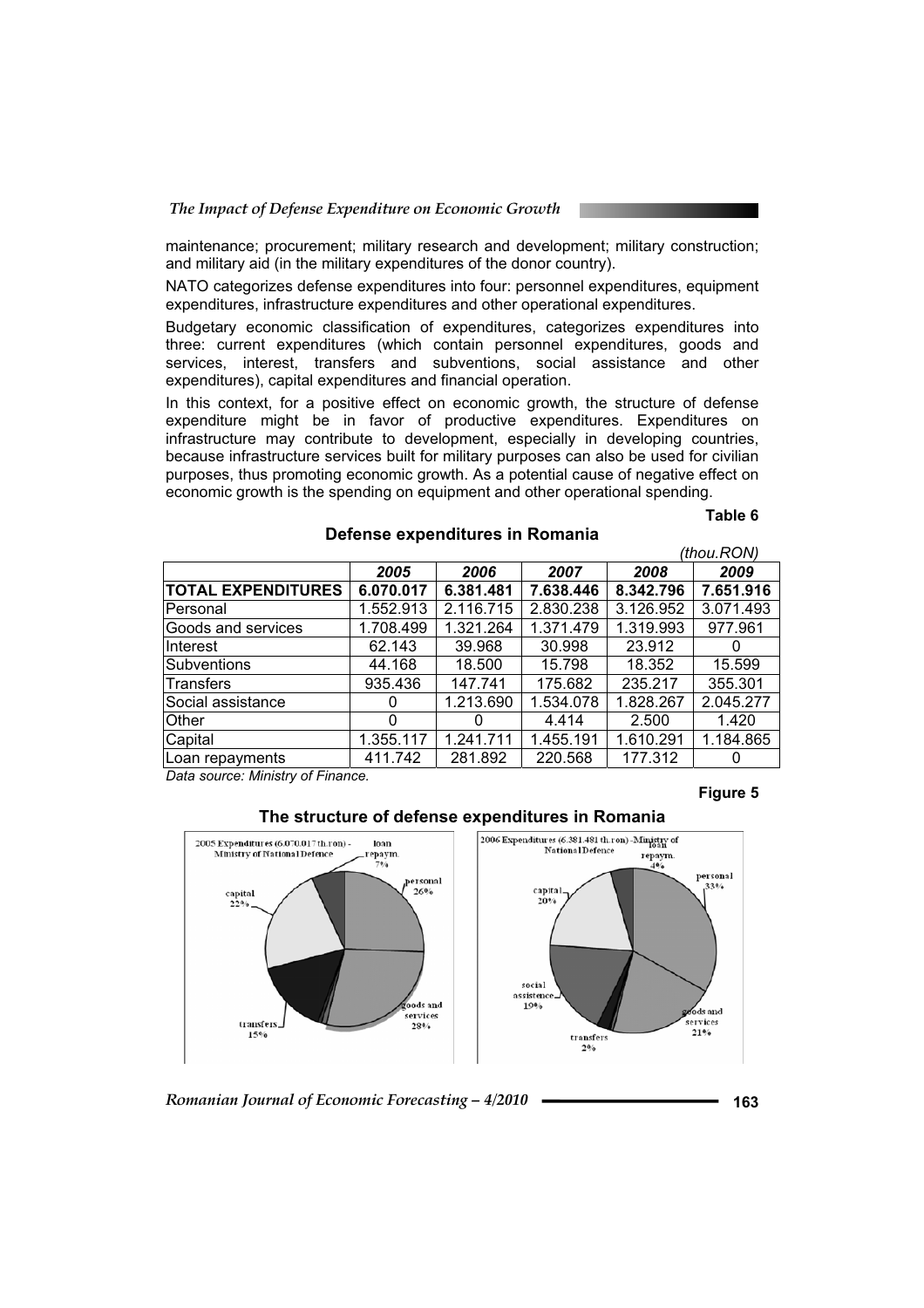

*Institute of Economic Forecasting*

2008 Expenditures (8.342.796 th.ron) -Ministry of loan **National Defence** epaym.<br>2% capital.<br>19% personal social assistenc  $22%$ goods and services transfers  $16%$  $3%$ 

*Data source: Ministry of Finance.* 

Romania's budget for defense reflects a structure of defense expenditures defined by the following hierarchy: personnel expenditures (with an upward trend), social assistance (with an upward trend), capital expenditures (with a downward trend), goods and services (with a downward trend). This might be the explanation for the negative correlation between defense expenditures and economic growth.

This study of the impact of defense expenditure on economic growth has a major limit: we apply simple econometric methods to a very complex process. A further analysis might consider to apply nonparametric linear programming techniques such as Data Envelopment Analysis  $(DEA)^{10}$  in order to measure the efficiency of defense expenditure. We limit our current analysis because of the restriction regarding tha data required (qualitative and quantitative information for the defense department). The results of the DEA analysis might explain the efficiency or inefficiency of the resource allocation.

*<sup>10</sup> For further details, see Coelli, T.J. (1996), "A Guide to DEAP Version 2.1: A Data Envelopment Analysis (Computer) Program",* Centre for Efficiency and Productivity Analysis (CEPA) Working Papers*, The University of New England.*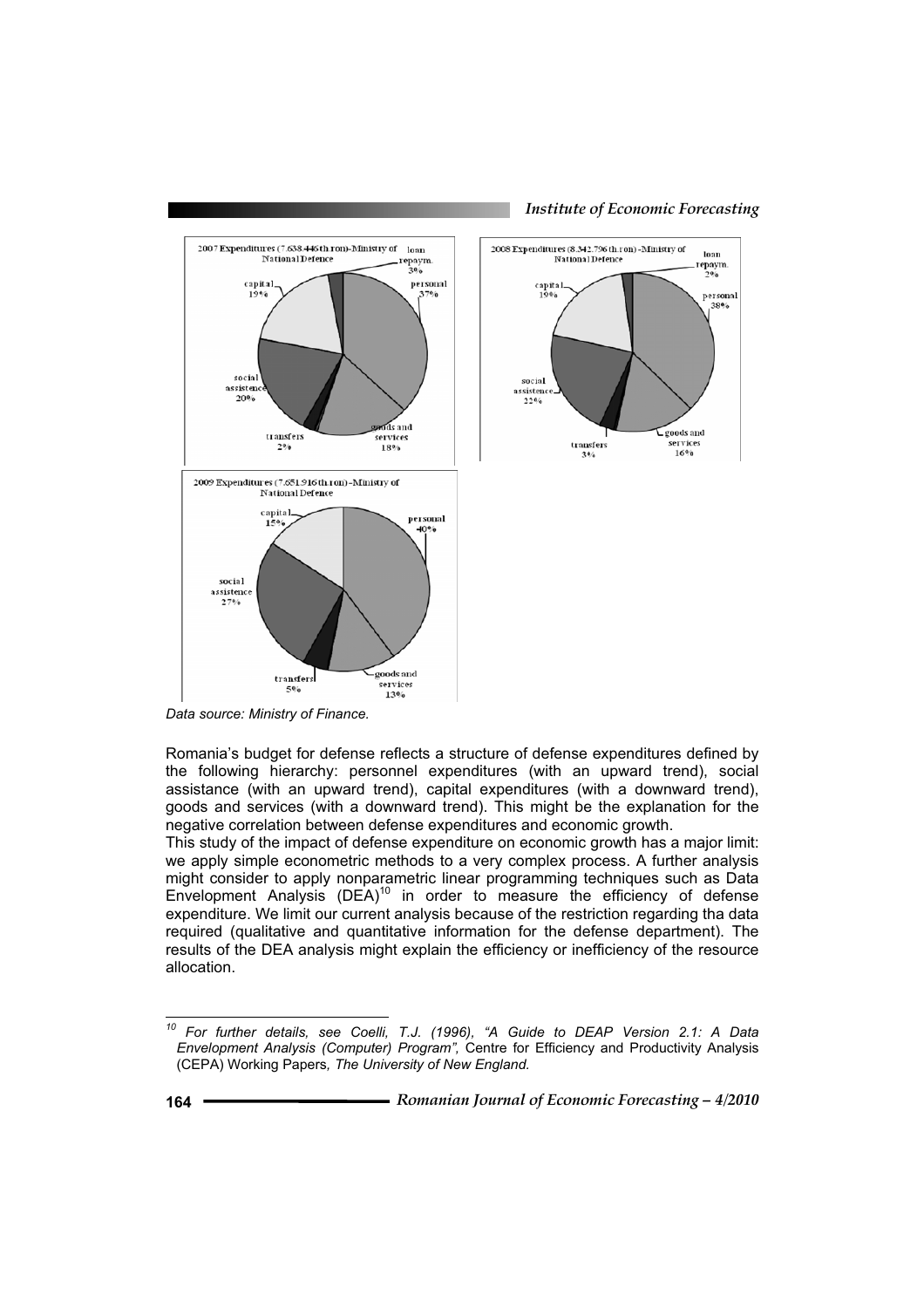## **4. Conclusions**

The correlation between defense expenditure and economic growth might be interpreted in the context of resources of financing - defense expenditure, as a productive category of public expenditure, if financed by non-distorting revenues, has a positive effect on economic growth; if financed by distorting revenues, it might have a positive or negative effect on economic growth, depending on the level of the defense expenditure.

Arguments sustaining a positive correlation are referring to the effects of research and development in the defense sector, security, demand – Keynesian effect, labor and investment in the defense sector. Arguments sustaining a negative correlation are referring to the effects of crowding out private investment, opportunity cost of the resources used in defense sector, increased taxation for financing defense expenditures, inefficiency of resource allocation, increased political power of the military.

In this paper I analyze the effect of defense expenditure on economic growth in Romania, using the variables: real growth rate of GDP and ratio of defense expenditures to GDP. The regression expressing economic growth as a function of defense expenditures generate negative coefficient, which indicates that the two variables are negatively correlated.

The results might be carefully interpreted; the regression method implies exogeneity of the independent variable, defense expenditure; it might be the case that defense expenditure is determined by economic development, at least through the budgetary restriction – in the recession period, the limited resources are used first for other programs. It might be the case that this specific expenditure is the most sensitive to the budgetary constraint changes, thus its value is not exogenous. The Grangercausality test concludes that the hypothesis that economic growth does not Grangercause defense expenditure and vice versa cannot be rejected.

The impact of defense expenditure on economic growth might be dependent on the composition of expenditure. For a positive effect on economic growth, the structure of defense expenditure might be in favor of productive expenditures. A potential cause of negative effect on economic growth in Romania is the high proportion of the spending on equipment and other operational spending.

### **Acknowledgements**

This research was supported by the Romanian Ministry of Education and Research – The National Authority for Scientific Research (NASR), IDEI program, 1786/2008, "Modeling and Optimizing the Strategy of Fiscal Adjustment in order to Stimulate the Economic Growth".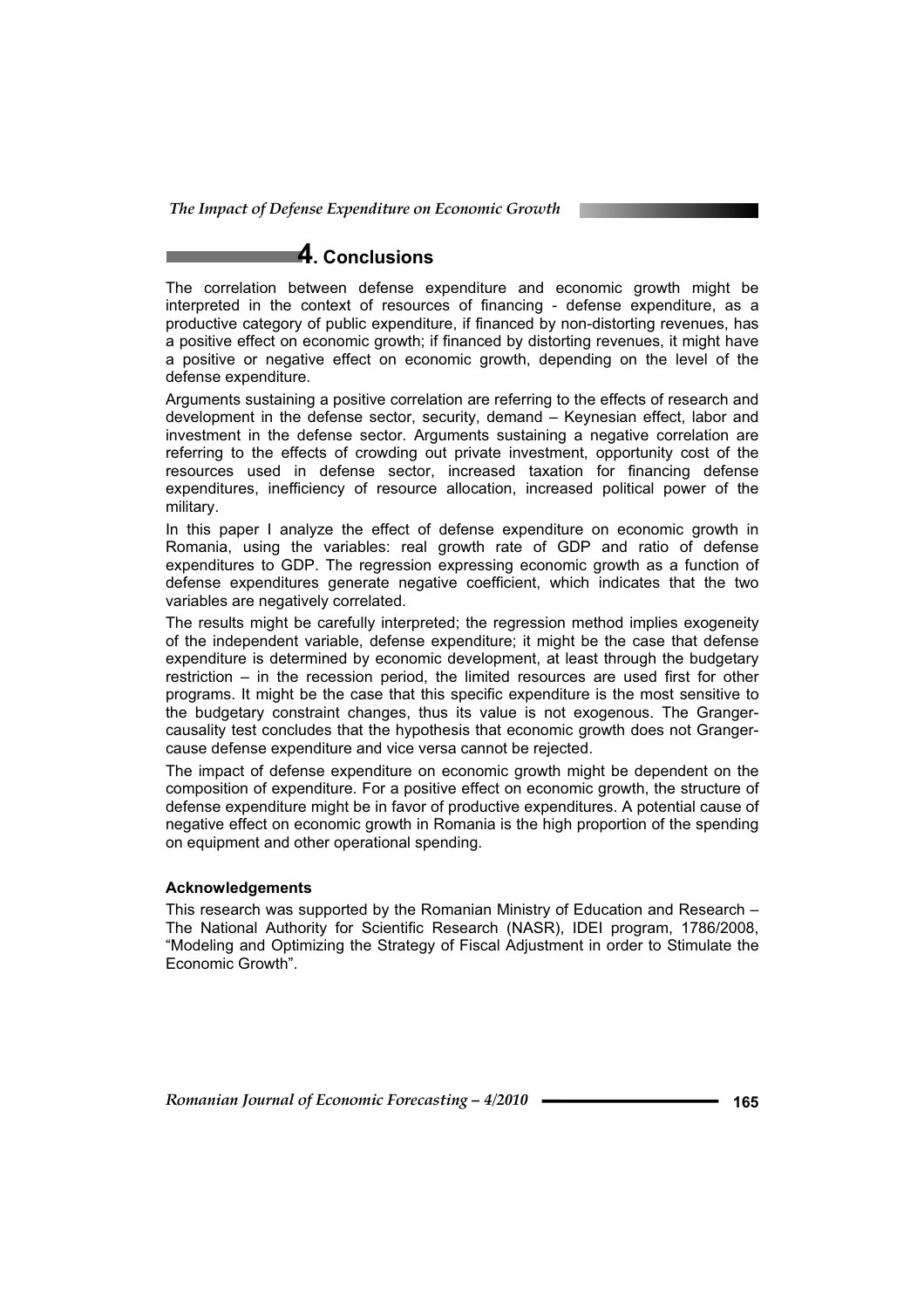*Institute of Economic Forecasting*

### **References**

- Abu-Bader, S., Abu-Quarn, A. (2003), "Government Expenditures, Military Spending and Economic Growth: Causality Evidence from Egypt, Israel and Syria", *Journal of Policy Modeling*, 25: 567-583.
- Adams, F.G., Behrman, J.R. and Boldin, M. (1991), "Government expenditures, defense and economic growth in LDCs: A revised perspective", *Conflict Management and Peace Science*, 11: 19-35.
- Aizenman, J., Glick, R. (2006), "Military Expenditures, Threats, and Growth", *Journal of International Trade & Economic Development*, 15(2): 129-155.
- Alexander, W.R.J. (1990), "The impact of defense spending on economic growth: A multi sectoral approach to defense spending and economic growth with evidence from developed economies", *Defense Economics*, 2: 39-55.
- Ando, S. (2008), "The Impact of Defense Expenditure on the Economic Growth: Panel Data Analysis based on the Feder Model", Graduate School of Commerce, Meiji University, Tokyo, Japan, Available at http://www1.doshisha.ac.jp/.
- Atesoglu, H.S., Mueller, M.J. (1990), "Defense spending and economic growth", *Defense Economics*, 2: 19-27.
- Babin, N. (1986) "The impact of military expenditures on economic growth and development in the less developed countries", PhD Dissertation, College Park, University of Maryland.
- Barro, R., Sala-i-Martin, X. (1995), *Economic Growth*, McGraw-Hill, Inc.
- Benoit, E. (1973), *Defense and Economic Growth in Developing Countries*, Lexington: Lexington Books.
- Benoit, E. (1978), "Growth and Defense in Developing Countries", *Economic Development and Cultural Change*, 26(2): 271-280.
- Bose, N., Haque, E., Osborn, D. (2003), "Public Expenditure and Economic Growth: A Disaggregated Analysis for Developing Countries", Available at http://www.socialsciences.manchester.ac.uk/cgbcr/dpcgbcr/dpcgbcr30 .pdf.
- Castillo, J., Lowell, J., Tellis, A., Munoz, J., Zycher, B. (2001), "Military Expenditures and Economic Growth", RAND, prepared for the United States Army.
- Chowdhury, A.R. (1991), "Defense spending and economic growth", *Journal of Conflict Resolution*, 35(1): 80-97.
- Deger, S. (1986), *Military Expenditure in Third World Countries*, London: Routledge and Kegan Paul
- Dragotă, V., Obreja Brașoveanu, L., Semenescu, A. (2008), "Some Considerations on the Relationship between Corruption and Economic Growth", , In Bellalah, Prigent, Sahut(eds.), *Risk Management and Value - Valuation and Asset Pricing,* Chapter 4, Vol. 3 , pp. 71-96,
- Galvin, H. (2003), "The impact of defense spending on the economic growth of developing countries: A cross-section study", *Defense and Peace Economics.*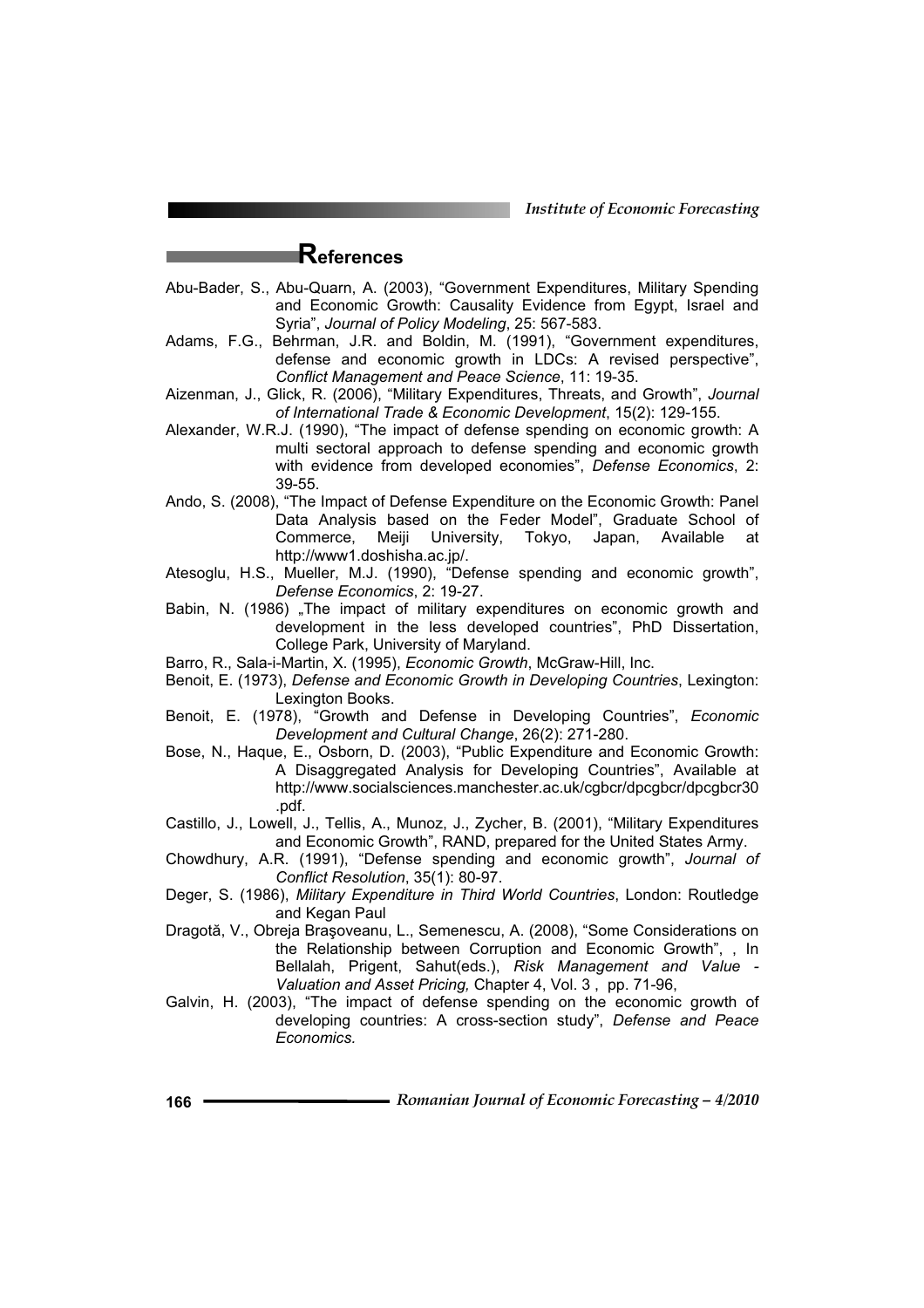- Gerace, M.P. (2002), "US military expenditures and economic growth: Some evidence from spectral methods", *Defense and Peace Economics*, 13 (1): 1-11.
- Grossman, H., Mendoza, J. (2001), "Butter and Guns: Complementarity between Economic and Military Competition", *Economics and Governance*, 2 (1): 25-33.
- Guaresma, J. Reitschuler, G. (2003), "Guns or Butter?" Revisited: Robustness and Nonlinearity Issues in the Defense-Growth Nexus, working paper No: 0310, Department of Economics, University of Vienna.
- Habibullah, MS., Law, SH., Dayang-Afizzah, AM. (2008), "Defense spending and economic growth in Asian economies: a panel error-correction approach", Munich Personal RePEc Archive, *MPRA Paper* No. 12105, posted 12 December 2008.
- Huang, C. and Mintz, A. (1990), "Ridge regression analysis of the defense-growth tradeoff in the United States", *Defense Economics*, 2: 19-37.
- Huang, C. and Mintz, A. (1991), "Defense expenditures and economic growth: The externality effect", *Defense Economics*, 3: 35-40.
- IMF (International Monetary Fund), *International Finance Statistics Yearbook*, Washington (various years).
- Joerding, W. (1986), "Economic Growth and Defense Spending: Granger Causality", *Journal of Economic Development*, 21: 35-40.
- Kentor, J., Kick, E. (2008), "Bringing the Military back in", *Journal of World-Systems Research*, XIV(2): 142-172.
- Keynes, J. (1936), *The General Theory of Employment, Interest and Money*, Macmillan Cambridge University Press, for Royal Economic Society.
- Mintz, A., Huang, C. (1990), "Defense expenditures, economic growth and the "peace" dividend", *American Political Science Review*, 84: 1283-1293.
- Ministry of Finance, "*National Defense Ministry's Budget*", available at www.mfinante.ro
- Mueller, M.J. and Atesoglu, H.S. (1993), "Defense spending, technological change and economic growth in the United States", *Defense Economics*, 4: 259-269.
- Obreja Brasoveanu, L. (2007), *Impactul politicii fiscale asupra creúterii economice The Impact of Fiscal Policy on Economic Growth*, Editura ASE, Bucharest.
- Obreja Brasoveanu, L., Brasoveanu, I. (2008), "The Correlation between Fiscal Policy and Economic Growth", *Theoretical and Applied Economics*, Asociatia Generala a Economistilor din Romania - AGER, 7: 19-26.
- Scheetz, T. (1991), "The macroeconomic impact of defense expenditures: Some econometric evidence for Argentina, Chile, Paraguay and Peru", *Defense Economics*, 3: 65-81.
- Semenescu, A., Catarama, D., Pele, D., Dragota, V., Obreja Brasoveanu, L. (2008), "Corruption, Investments and Economic Growth", Proceedings Of The Eighth International Business Research Conference, Dubai, UAE , 27- 28 March.
- Sezghin, S., Yildirim, J. (2002), "The Demand for Turkish Defense Expenditure", *Defense and Peace Economics*, 13 (2): 121-128.